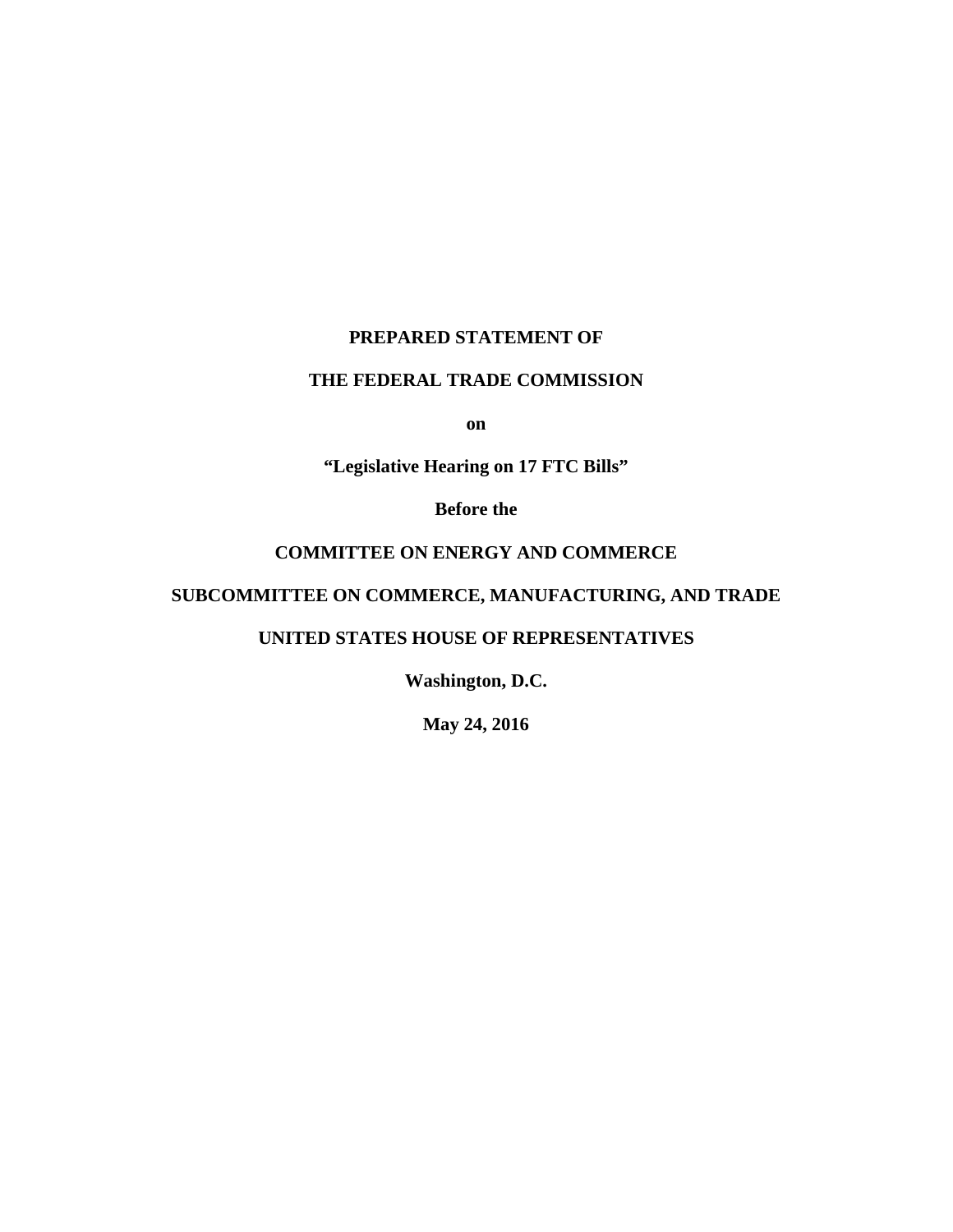### **I. INTRODUCTION**

Doctor Burgess, Ranking Member Schakowsky, and members of the Subcommittee, I am Edith Ramirez, Chairwoman of the Federal Trade Commission ("FTC" or "Commission").<sup>[1](#page-1-0)</sup> I appreciate the opportunity to present the Commission's testimony on the seventeen bills under consideration by the Subcommittee. We appreciate this Subcommittee's commitment to protecting both consumers and innovation.

The FTC is a highly productive and efficient, bipartisan independent agency with a broad mission. It is the only federal agency with jurisdiction to both protect consumers and maintain competition in most sectors of the economy. The agency enforces laws that prohibit business practices that are unfair or deceptive to consumers, or anticompetitive, and seeks to do so without impeding legitimate business activity. $2$  The vast majority of our law enforcement decisions are made unanimously.

The FTC also educates consumers and businesses to encourage informed consumer choices, compliance with the law, and public understanding of the competitive process. In addition, the FTC promotes consumer protection and competitive markets through its research, advocacy, and policy work.

<span id="page-1-0"></span> $\frac{1}{1}$  $1$  This written statement presents the views of the Federal Trade Commission. My oral statements and responses to questions are my own and do not necessarily reflect the views of the Commission or of any other Commissioner.

<span id="page-1-1"></span> $2^2$  The FTC has broad law enforcement responsibilities under the Federal Trade Commission Act, 15 U.S.C. § 41 *et seq.*, and enforces a wide variety of other laws ranging from the Clayton Act to the Fair Credit Reporting Act. In total, the Commission has enforcement or administrative responsibilities under more than 70 laws. *See* [http://www.ftc.gov/ogc/stats.shtm.](http://www.ftc.gov/ogc/stats.shtm)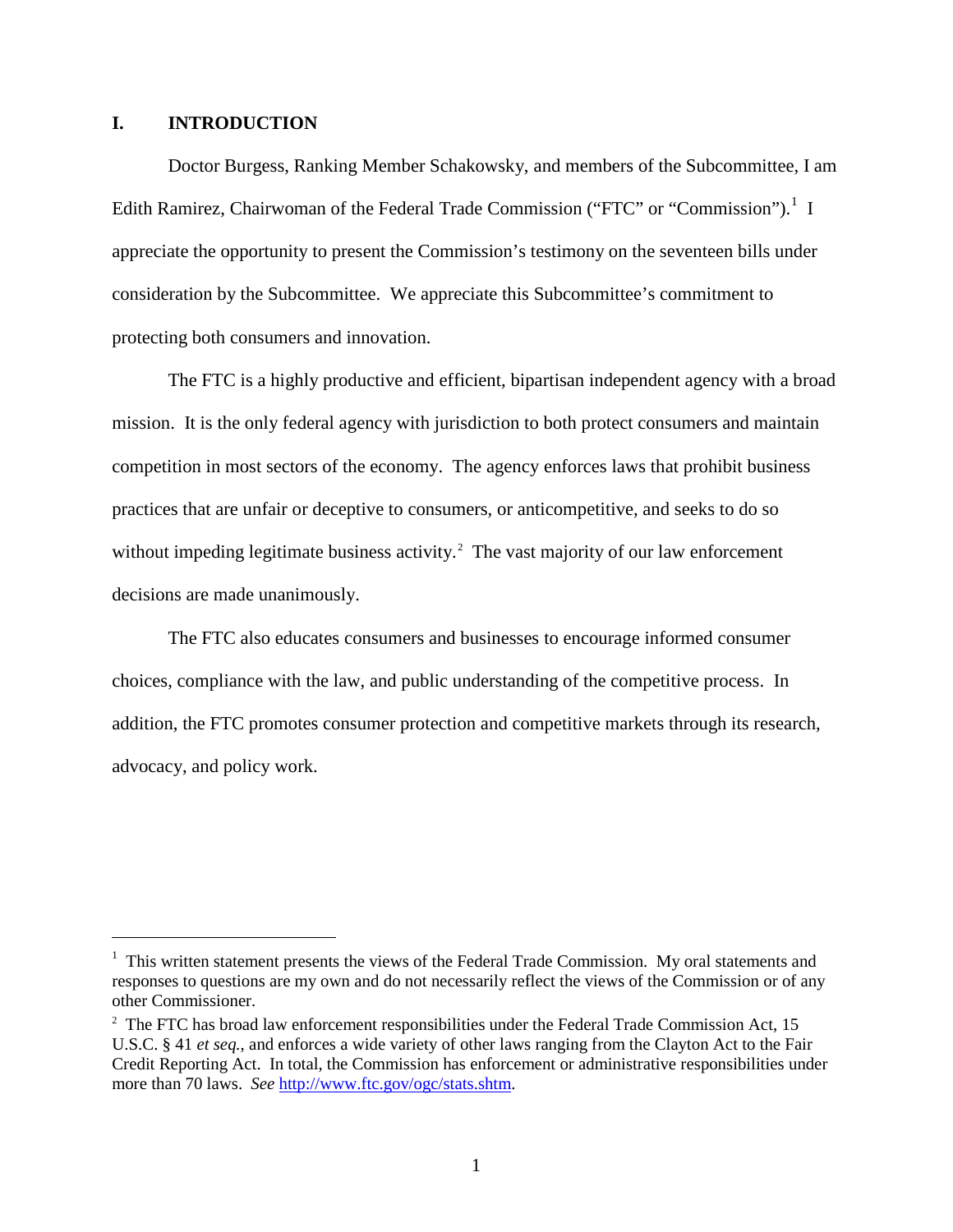The impact of the FTC's work is significant. During the last fiscal year alone, the agency estimates that it saved consumers over \$717 million through its consumer protection law enforcement actions and over \$[3](#page-2-0).4 billion through its competition enforcement efforts.<sup>3</sup>

The FTC is committed to addressing the impact of technology and globalization as part of our law enforcement, rulemaking, and policy work. The Commission applies a balanced, factbased approach to our law enforcement and other responsibilities. We work to enhance our understanding of how technology affects consumers and the functioning of the marketplace through research and engagement with industry, academic, and other experts. We have also deepened our internal technical expertise. We hired our first Chief Technologist in 2010 and have continued to attract prominent experts to serve in this role. Last year we created our Office of Technology Research and Investigation ("OTech") to support our law enforcement efforts and explore cutting-edge technical and policy issues relating to Big Data, the Internet of Things, and other emerging technologies.

But even as commerce and technology continue to evolve, many of the fundamental problems we see in the marketplace remain the same: consumer fraud schemes, deceptive advertising, unfair practices causing substantial consumer harm with little or no benefits to consumers or competition, as well as mergers and conduct that harm or threaten to harm competition. The agency tackles these challenges through targeted law enforcement. Our structure, research capacity, continued commitment to bipartisanship and cooperation, and committed staff enable the FTC to continue to meet its mandate of protecting consumers and competition in an ever-changing marketplace.

<span id="page-2-0"></span><sup>&</sup>lt;sup>-</sup><br>3 *See* Summary of Performance and Financial Information Fiscal Year 2015 (Feb. 2016), *available at*  [https://www.ftc.gov/reports/ftc-fy-2015-summary-performance-financial-information.](https://www.ftc.gov/reports/ftc-fy-2015-summary-performance-financial-information)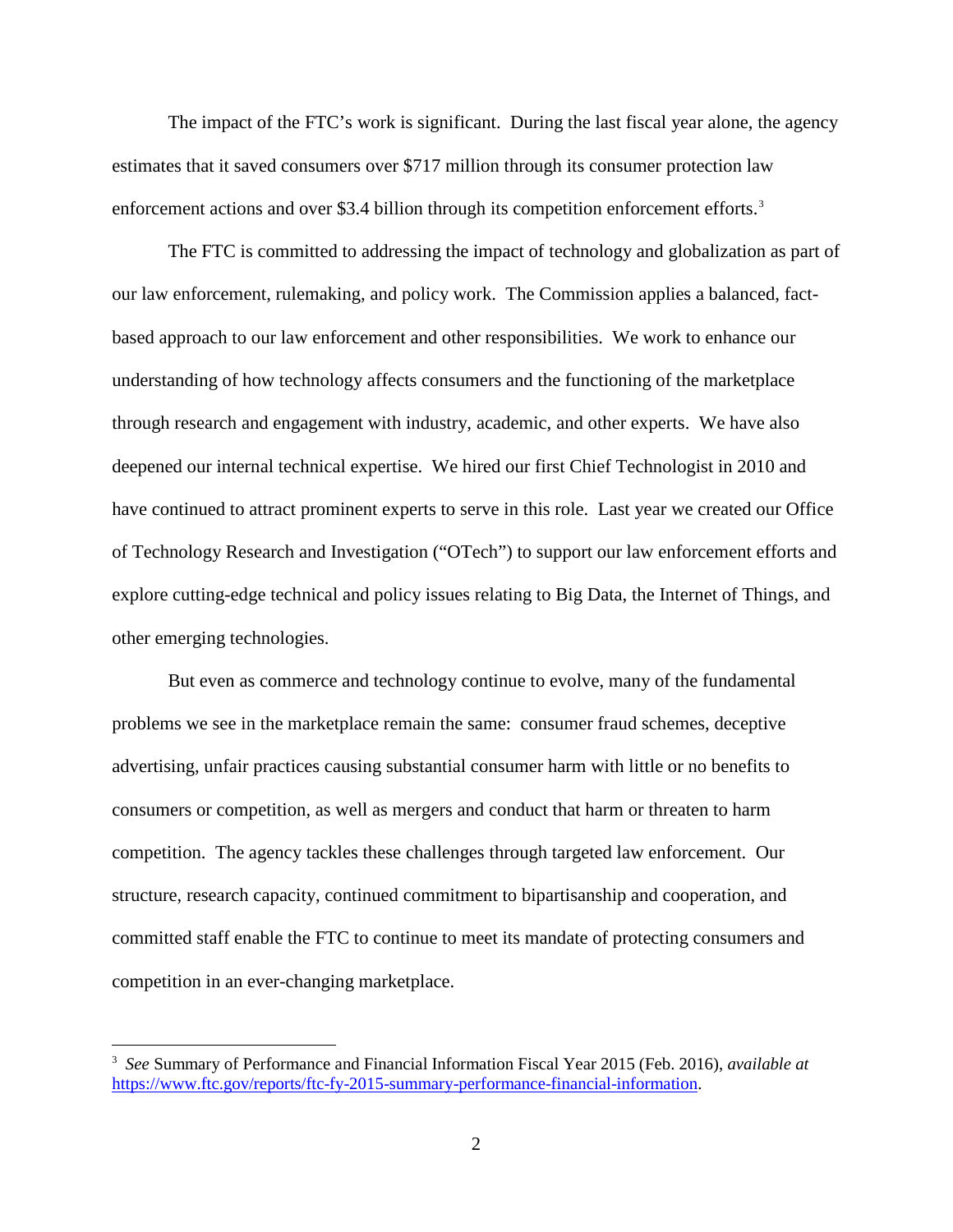### **II. THE SUBCOMMITTEE'S PROPOSED BILLS**

The FTC appreciates the opportunity to comment on the seventeen proposed bills before the Subcommittee. While the Commission generally supports several of the bills, we believe that other measures may unintentionally hamper the FTC's ability to continue to fulfill its mission to protect consumers and competition.

# **A. Bills Addressing Specific Acts or Practices: Consumer Reviews, Made in the USA Labelling, Sports Equipment Concussion Claims, Online Hotel Reservations, Funeral Goods and Services, and Event Ticket Sales**

House Bills 5111, 5092, 4460, 4526, 5212, 5245, and 5104, if enacted, would identify and address specific acts or practices that Congress proposes to include in the Commission's consumer protection agenda. The Commission has done significant work on most of these issues already, discussed in more detail below.

H.R. 5111, the Consumer Review Fairness Act, would help to prevent companies from silencing truthful consumer reviews of products and services – reviews that could help other consumers make important choices and potentially avoid harm. The FTC has used its existing authority to challenge companies that try to prevent consumers from sharing their truthful reviews online. In *Roca Labs*, for example, the FTC alleged the defendants not only promoted unproven weight loss supplements, but also threatened to sue consumers who shared their negative experiences online, claiming that the consumers violated the non-disparagement provisions of the company's "Terms and Conditions."<sup>[4](#page-3-0)</sup> The FTC alleged that these gag clauses, and the defendants' related warnings, threats, and lawsuits, harmed consumers by unfairly barring purchasers from sharing truthful, negative comments about the defendants and their

<span id="page-3-0"></span> <sup>4</sup> *FTC v. Roca Labs, Inc.*, No. 8:15-cv-02231-MSS-TBM (M.D. Fla. filed Sept. 28, 2015), *available at* [https://www.ftc.gov/enforcement/cases-proceedings/142-3255/roca-labs-inc.](https://www.ftc.gov/enforcement/cases-proceedings/142-3255/roca-labs-inc)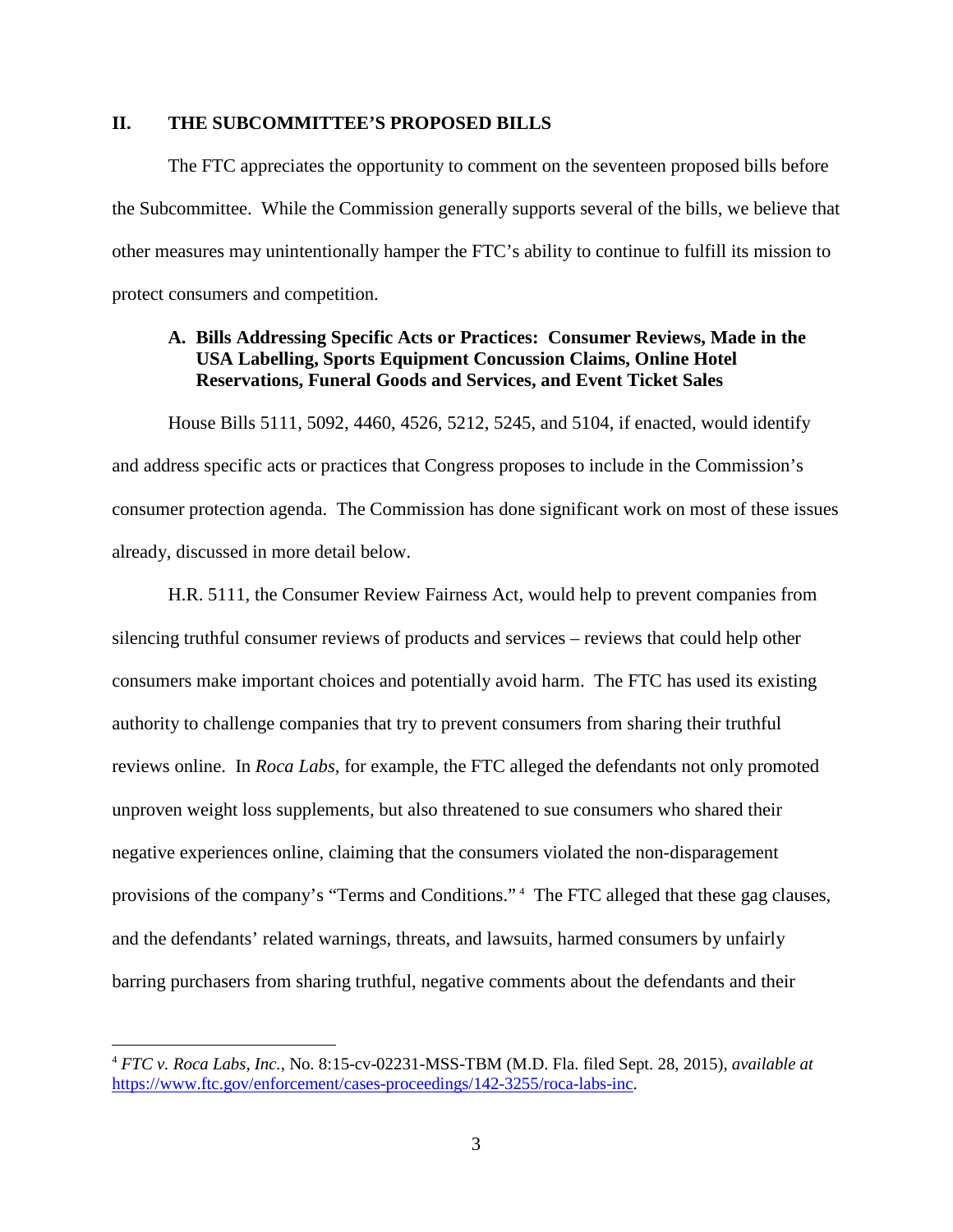products. The bill would void such clauses in form contracts and deter their use by allowing the FTC to seek civil penalties for violations of the Consumer Review Fairness Act. The Commission welcomes these additional law enforcement tools.

House Bill 5092, the Reinforcing American-Made Products Act, would give the FTC exclusive authority to set and enforce the standard for when something can be labelled "Made in the USA" or with a similar claim. The Commission developed its standard of "all or virtually all" using evidence of consumer understanding, and has publicized this standard through enforcement actions, advisory opinions on particular products, and an enforcement policy statement.<sup>[5](#page-4-0)</sup> The FTC also provides guidance to businesses on how they might comply with the standard and regularly works with companies making deceptive claims to help them come into compliance. [6](#page-4-1) The FTC will continue its leadership on this issue. We think the bill would be stronger, however, if states also could challenge "Made In USA" claims applying the FTC's standard.

H.R. 4460, the Youth Sports Concussions Act, would give the FTC civil penalty authority, and authorize actions by states, to address the importation and sale of sports equipment for which the importer or seller has made deceptive safety benefit claims. The Commission shares the Subcommittee's concerns about deceptive concussion protection and other safety benefit claims for sports equipment. Claims that implicate serious health concerns – especially those potentially affecting children and young adults – are always a high priority for the

<span id="page-4-0"></span> <sup>5</sup> *See Enforcement Policy Statement on U.S. Origin Claims*, 62 Fed. Reg. 63755 (Dec. 2, 1997), *available at* [https://www.ftc.gov/public-statements/1997/12/enforcement-policy-statement-us-origin-claims.](https://www.ftc.gov/public-statements/1997/12/enforcement-policy-statement-us-origin-claims)

<span id="page-4-1"></span><sup>6</sup> *Id. See also* FTC Guidance, *Selling 'American-Made' Products? What Businesses Need to Know About Making Made in USA Claims* (Oct. 2001), *available at* [https://www.ftc.gov/tips-advice/business](https://www.ftc.gov/tips-advice/business-center/guidance/selling-american-made-products-what-businesses-need-know-about)[center/guidance/selling-american-made-products-what-businesses-need-know-about;](https://www.ftc.gov/tips-advice/business-center/guidance/selling-american-made-products-what-businesses-need-know-about) FTC Guidance, *Complying with the Made in USA Standard* (Dec. 1998), *available at* [https://www.ftc.gov/tips](https://www.ftc.gov/tips-advice/business-center/guidance/complying-made-usa-standard)[advice/business-center/guidance/complying-made-usa-standard.](https://www.ftc.gov/tips-advice/business-center/guidance/complying-made-usa-standard)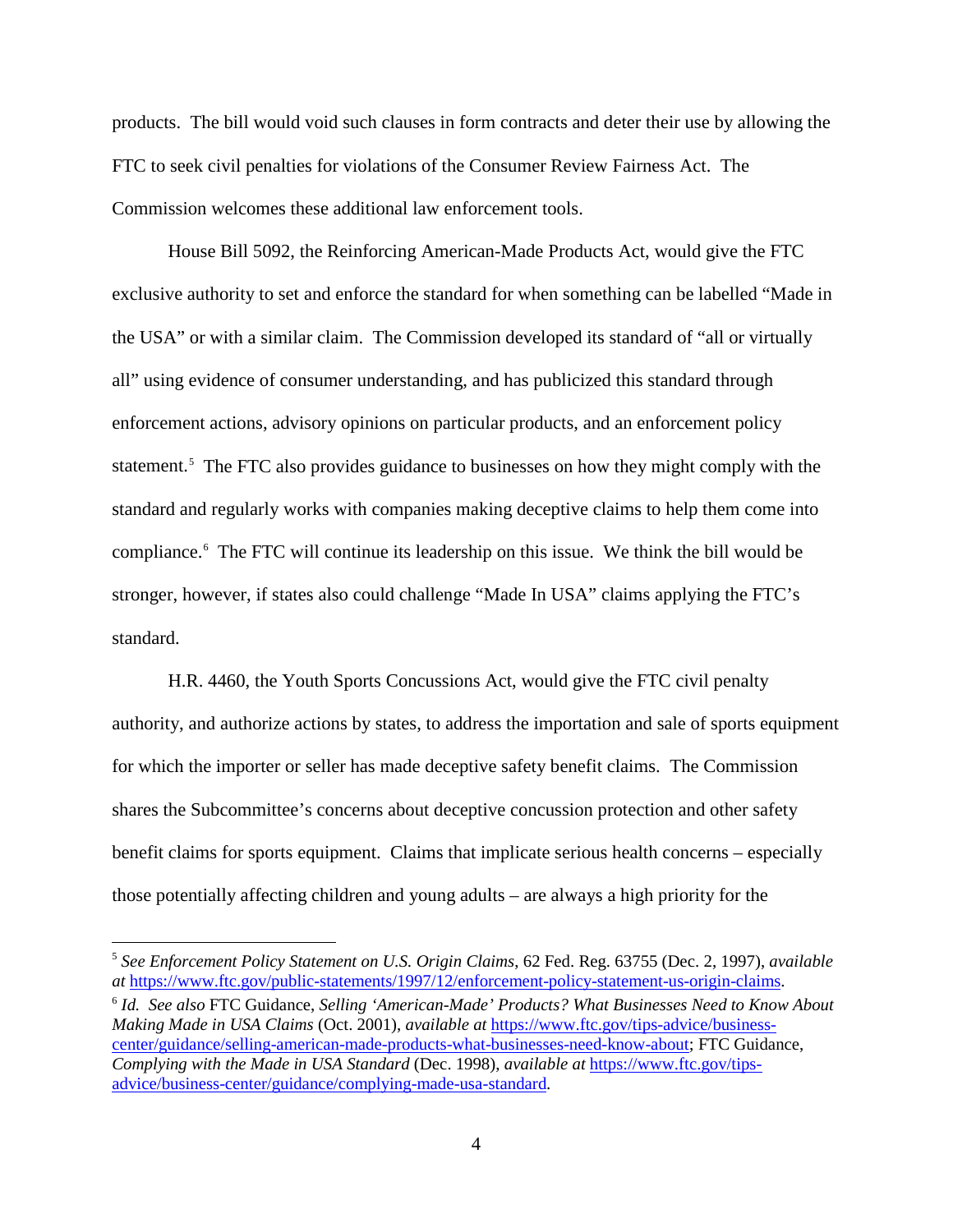Commission. Given the dangers that concussions and other injuries pose for athletes, it is essential that advertising for products claiming safety benefits be truthful and substantiated. Using its existing authority, the Commission has been active in this area. For example, in 2012, the agency settled allegations that mouthguard manufacturer Brain-Pad and its president made false and unproven claims that Brain-Pad mouthguards reduced the risk of concussions.<sup>[7](#page-5-0)</sup> Following that case, the FTC sent warning letters to almost thirty sports equipment manufacturers and five retailers, advising them of the case and warning them that they also might be making deceptive concussion protection claims.<sup>[8](#page-5-1)</sup> The agency also investigated three major football helmet manufacturers – Riddell Sports, Schutt Sports, and Xenith – in connection with their claims that their helmets reduced the risk of concussions. In these matters, the staff closed the investigations without taking formal action, by which time all three companies had discontinued potentially deceptive claims from their advertising or had agreed to do so. $9$  H.R. 4460 would provide additional tools to protect consumers from such claims.

The Commission also shares concerns about deceptive online travel sites. H.R. 4526, the Stop Online Booking Scams Act, requires disclosures in order to prevent online travel sites from

<span id="page-5-2"></span><sup>9</sup> Copies of the staff's closing letters to the three companies are posted on the Commission's website. *See* Letter from Mary K. Engle to John E. Villafranco, Esq. (Apr. 24, 2013), *available at* [https://www.ftc.gov/sites/default/files/documents/closing\\_letters/riddell-sports-group](https://www.ftc.gov/sites/default/files/documents/closing_letters/riddell-sports-group-inc./130430riddellvillafrancoltr.pdf)[inc./130430riddellvillafrancoltr.pdf;](https://www.ftc.gov/sites/default/files/documents/closing_letters/riddell-sports-group-inc./130430riddellvillafrancoltr.pdf) Letter from Mary K. Engle to Michael E.

Antalics, Esq. (Apr. 24, 2013), *available at* [https://www.ftc.gov/sites/default/files/documents/closing\\_letters/schutt-sports-](https://www.ftc.gov/sites/default/files/documents/closing_letters/schutt-sports-inc./130430schuttatalicsltr.pdf)

[inc./130430schuttatalicsltr.pdf;](https://www.ftc.gov/sites/default/files/documents/closing_letters/schutt-sports-inc./130430schuttatalicsltr.pdf) Letter from Mary K. Engle to Sheryl M. Bourbeau, Esq. (Apr.

<span id="page-5-0"></span> <sup>7</sup> *Brain-Pad, Inc.*, No. C-4375 (Nov. 29, 2012), *available at* [https://www.ftc.gov/enforcement/cases](https://www.ftc.gov/enforcement/cases-proceedings/122-3073/brain-pad-inc)[proceedings/122-3073/brain-pad-inc.](https://www.ftc.gov/enforcement/cases-proceedings/122-3073/brain-pad-inc)

<span id="page-5-1"></span><sup>&</sup>lt;sup>8</sup> See, e.g., FTC Press Release, FTC Alerts Major Retailers to Concerns About Concussion Protection Claims for Athletic Mouthguards Made on Websites, Aug. 21, 2014, available at [https://www.ftc.gov/news-events/press-releases/2014/08/ftc-alerts-major-retailers-concerns-about](https://www.ftc.gov/news-events/press-releases/2014/08/ftc-alerts-major-retailers-concerns-about-concussion-protection)[concussion-protection.](https://www.ftc.gov/news-events/press-releases/2014/08/ftc-alerts-major-retailers-concerns-about-concussion-protection)

<sup>24, 2013),</sup> *available at* [https://www.ftc.gov/sites/default/files/documents/closing\\_letters/xenith](https://www.ftc.gov/sites/default/files/documents/closing_letters/xenith-llc/130430xenithbourbeaultr.pdf)[llc/130430xenithbourbeaultr.pdf.](https://www.ftc.gov/sites/default/files/documents/closing_letters/xenith-llc/130430xenithbourbeaultr.pdf)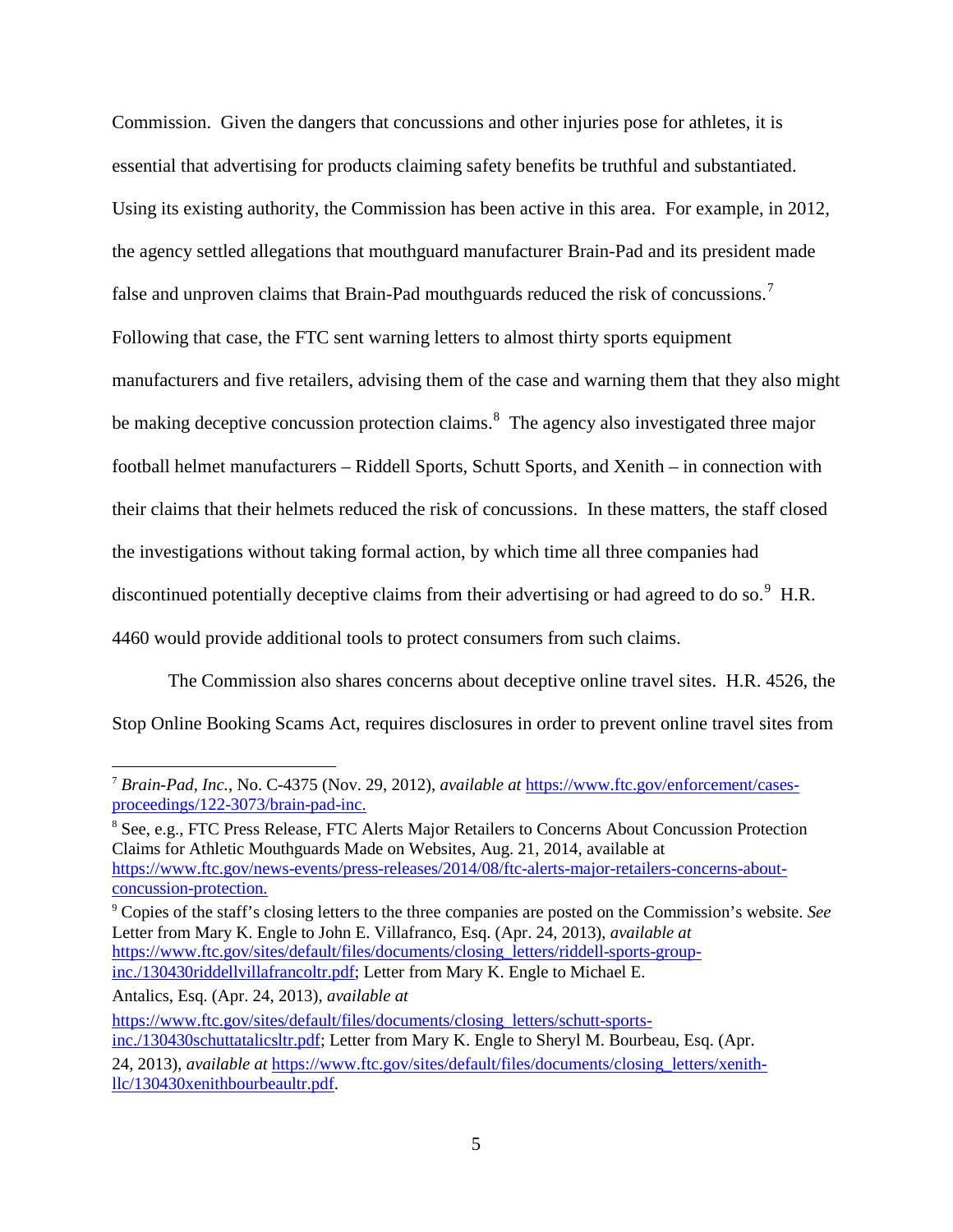deceiving consumers about their affiliation with hotels. However, we recommend modifying the bill to ensure that it does not impose undue burdens on legitimate businesses or unintentionally exclude the types of sites it intends to capture. Mainstream third-party online travel agencies generally do not generate the kind of deception addressed by the bill; for this reason, we recommend that rather than requiring all companies to make disclosures, the bill prohibit sales by those entities that misrepresent that they are affiliated with a hotel.

The FTC shares the Subcommittee's interest in ensuring consumers are protected against unfair or deceptive practices in connection with the provision of funeral goods and funeral services. Since the 1980s, the Funeral Industry Practices Trade Regulation Rule ("Funeral Rule"),  $10$  has been the centerpiece of the Commission's consumer protection law enforcement efforts in the industry. The Funeral Rule requires that costs and information be disclosed to consumers to enable them to make informed purchasing decisions at a time of extraordinary stress. Under the Commission's enforcement approach, which includes an industry selfregulatory system with Commission oversight, there appears to be a good level of compliance with the Rule. We note that aspects of H.R. 5212 enter upon areas historically within the purview of states and local municipalities.

The Commission supports the goal of H.R. 5245, the Better Oversight of Secondary Sales and Accountability in Concert Ticketing Act of 2016, which would require more transparency in ticket sales. The Commission recommends several changes, however, to better achieve that goal. To reduce consumer confusion from ineffective or excessive disclosures, the bill should prohibit misrepresentations that a secondary ticket seller is the venue or the primary ticket seller (rather than requiring disclosures) and should not require that secondary sellers disclose

<span id="page-6-0"></span> <sup>10</sup> 16 C.F.R. Part 453.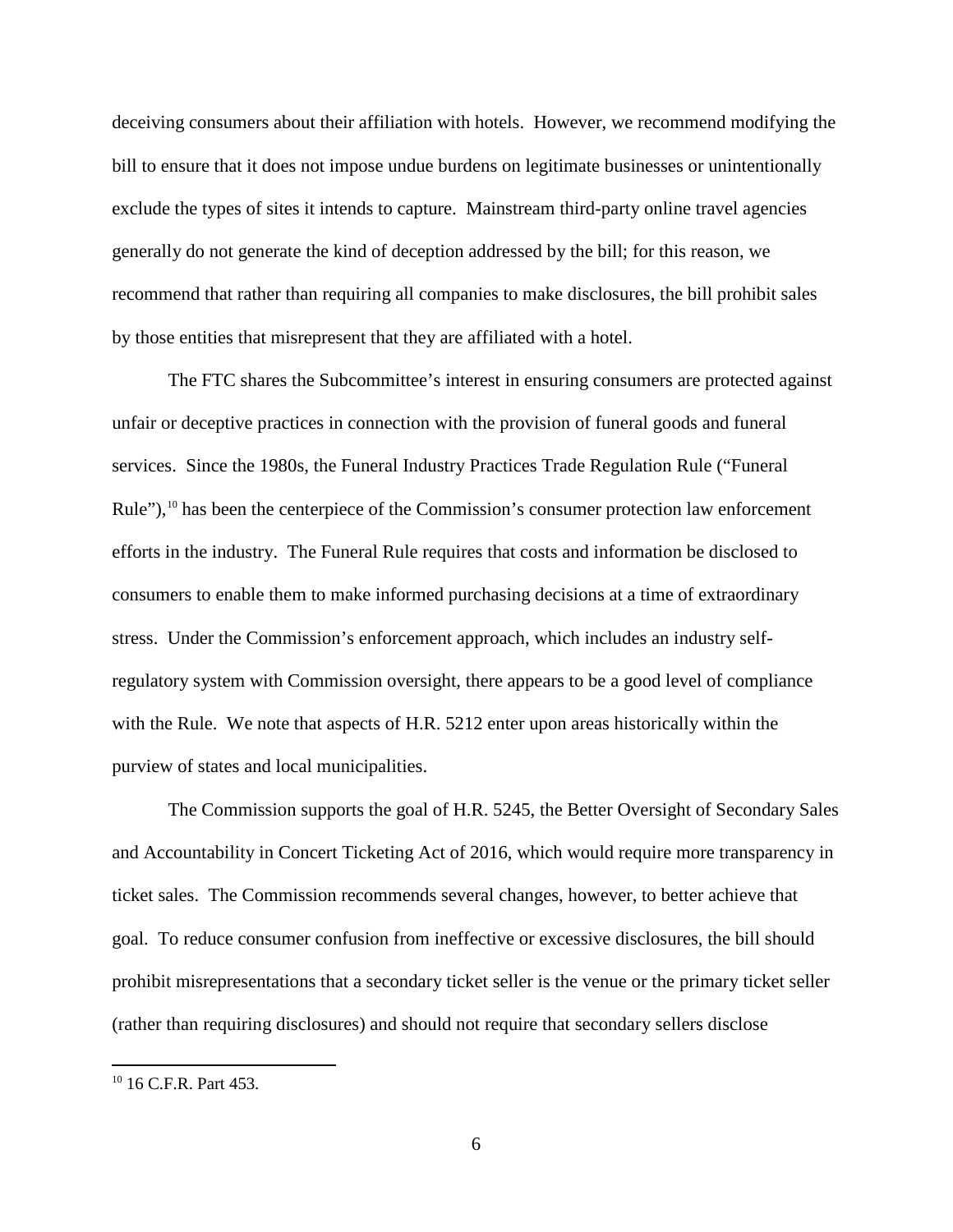distribution method, date, and time of purchase. Finally, the Commission recommends that the statutory requirements be specific enough to be enforced without a rule and that any rulemaking provision be discretionary rather than mandatory.

Finally, H.R. 5104, the Better On-line Ticket Sales Act, seeks to ensure that consumers, and not just scalpers with specialized software, can purchase online tickets to events such as concerts. As more and more ticket sales move online, consumers should not be excluded from opportunities to purchase them directly from the seller at face value. [11](#page-7-0) At the same time, liability for selling software used for scalping should only be imposed for sales of specialized software designed for that purpose. Browsers, operating systems, and other general purpose software that scalpers might use in the process of circumventing ticket seller controls should not be covered because there should not be liability for the normal use of such beneficial, widely used software, and we recommend that the bill be modified to ensure this.

#### **B. Bills that Would Expand the FTC's Jurisdiction**

House Bills 5239 and 5255 would repeal certain exemptions to the FTC Act. The Commission supports repealing these exemptions to protect consumers and competition more broadly and to ensure consistent application of laws across economic sectors.

<span id="page-7-0"></span><sup>&</sup>lt;sup>11</sup> The FTC has challenged companies that use deceptive claims and tactics to resell tickets. *See, e.g.*, *FTC v. TicketNetwork, Inc. et al.*, No. 3:14-cv-1046 (D. Conn. filed July 23, 2014), *available at* [https://www.ftc.gov/enforcement/cases-proceedings/132-3203-132-3204-132-3207/ticketnetwork-inc](https://www.ftc.gov/enforcement/cases-proceedings/132-3203-132-3204-132-3207/ticketnetwork-inc-ryadd-inc-secureboxoffice)[ryadd-inc-secureboxoffice](https://www.ftc.gov/enforcement/cases-proceedings/132-3203-132-3204-132-3207/ticketnetwork-inc-ryadd-inc-secureboxoffice) (alleging that defendants' advertisements and websites misled consumers into thinking they were buying event tickets from the original venue at face value, when defendants' websites actually were ticket reseller sites with event tickets often priced above the venue's original price); *FTC v. Ticketmaster, LLC et al.*, No. 10-CV-01093 (N.D. Ill. filed Feb. 18, 2010), *available at* [https://www.ftc.gov/enforcement/cases-proceedings/092-3091/ftc-v-ticketmaster-llc-limited-liability](https://www.ftc.gov/enforcement/cases-proceedings/092-3091/ftc-v-ticketmaster-llc-limited-liability-company-ticketmaster)[company-ticketmaster](https://www.ftc.gov/enforcement/cases-proceedings/092-3091/ftc-v-ticketmaster-llc-limited-liability-company-ticketmaster) (alleging Ticketmaster and its affiliates used deceptive bait-and-switch tactics to sell event tickets to consumers, often at much higher prices than face value and in some cases speculatively).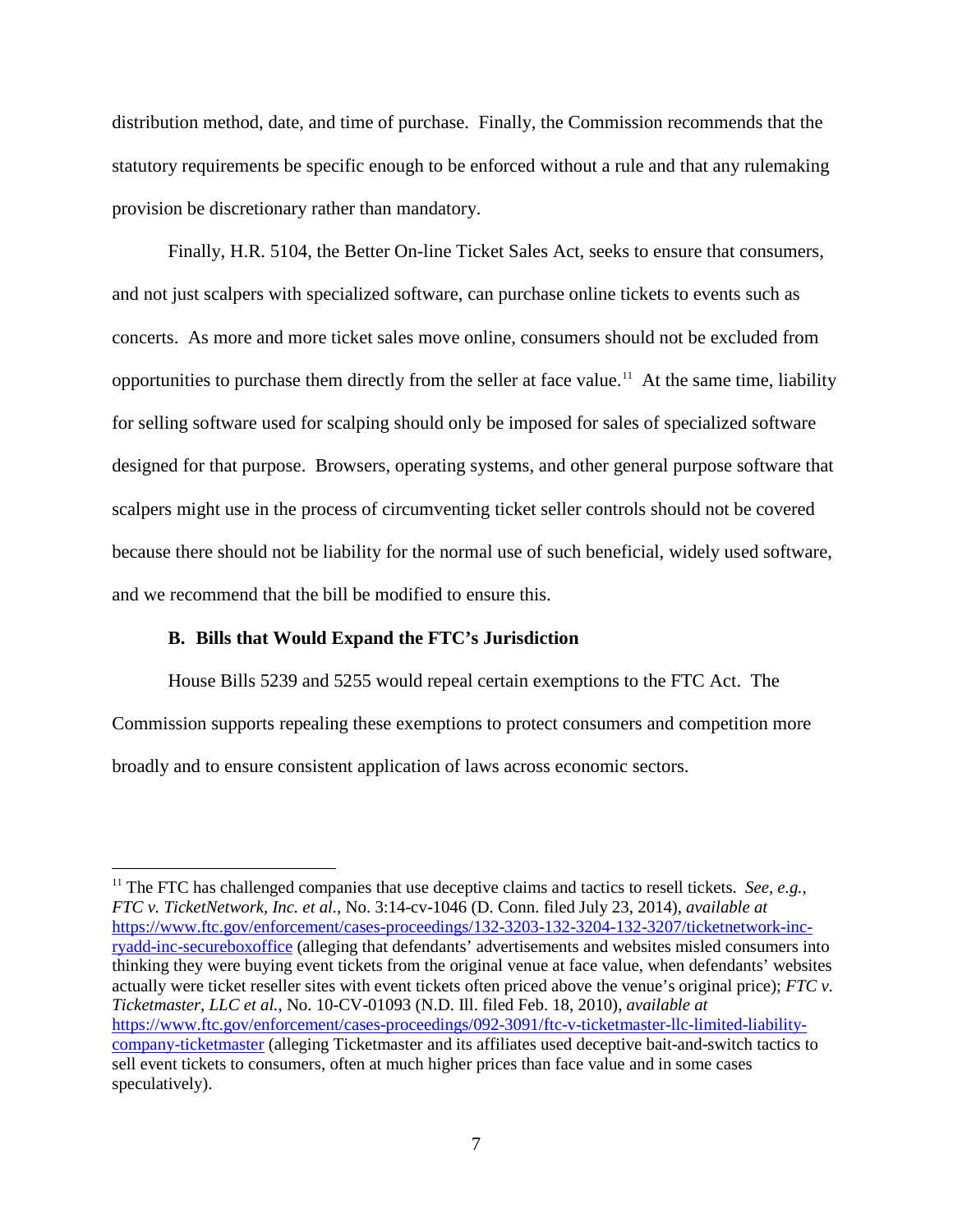The Protecting Consumers in Commerce Act of 2016 would strike the

telecommunications common carrier exception from the FTC Act, which bars the agency from reaching certain conduct by telecommunications companies.<sup>[12](#page-8-0)</sup> The FTC has long called for the repeal of the common carrier exception, which originated in an era when telecommunications services were provided by highly-regulated monopolies. This is no longer true in the current marketplace, where firms frequently compete in providing telecommunications services and are less regulated.

As the telecommunications and Internet industries continue to converge, the common carrier exception is likely to frustrate the FTC's ability to stop deceptive and unfair acts and practices and unfair methods of competition with respect to a wide array of activities in the Internet and telecommunications industries. For example, because the FCC has reclassified broadband Internet access service as a common carriage service, [13](#page-8-1) the provision of broadband is now not subject to FTC enforcement. Unless the common carrier exception is repealed, the Commission will not be able to bring in the future cases like the actions against  $AT&T<sup>14</sup>$  $AT&T<sup>14</sup>$  $AT&T<sup>14</sup>$  and TracFone. [15](#page-8-3) In both cases, we alleged that the companies promised their customers unlimited data but in reality severely limited data usage by reducing – or throttling – the data speeds of

<span id="page-8-0"></span><sup>&</sup>lt;sup>12</sup> 15 U.S.C. § 45(a)(2) excepts from the FTC Act "common carriers subject to the Acts to Regulate Commerce." 15 U.S.C. § 44 defines the "Acts to regulate commerce" as "Subtitle IV of Title 49 (interstate transportation) and the Communications Act of 1934" and all amendments thereto.

<span id="page-8-1"></span><sup>&</sup>lt;sup>13</sup> See In re Protecting and Promoting the Open Internet, FCC 15-24 (2015) (report and order) (GN Docket No. 14-28).

<span id="page-8-2"></span><sup>&</sup>lt;sup>14</sup> *FTC v. AT&T Mobility, Inc., No.* 14-cv-04785-EMC (N.D. Cal. filed Oct. 28, 2014) (order denying motion to dismiss), *available at* [https://www.ftc.gov/enforcement/cases-proceedings/122-3253/att](https://www.ftc.gov/enforcement/cases-proceedings/122-3253/att-mobility-llc-mobile-data-service)[mobility-llc-mobile-data-service,](https://www.ftc.gov/enforcement/cases-proceedings/122-3253/att-mobility-llc-mobile-data-service) appeal docketed, Case No. 15-16585 (9th Cir. Aug. 10, 2015). <sup>15</sup> *FTC v. TracFone Wireless, Inc.*, No. 3:15-cv-00392 (N.D. Cal. filed Jan. 28, 2015), *available at*

<span id="page-8-3"></span>[https://www.ftc.gov/enforcement/cases-proceedings/132-3176/straight-talk-wireless-tracfone](https://www.ftc.gov/enforcement/cases-proceedings/132-3176/straight-talk-wireless-tracfone-wireless-inc)[wireless-inc.](https://www.ftc.gov/enforcement/cases-proceedings/132-3176/straight-talk-wireless-tracfone-wireless-inc)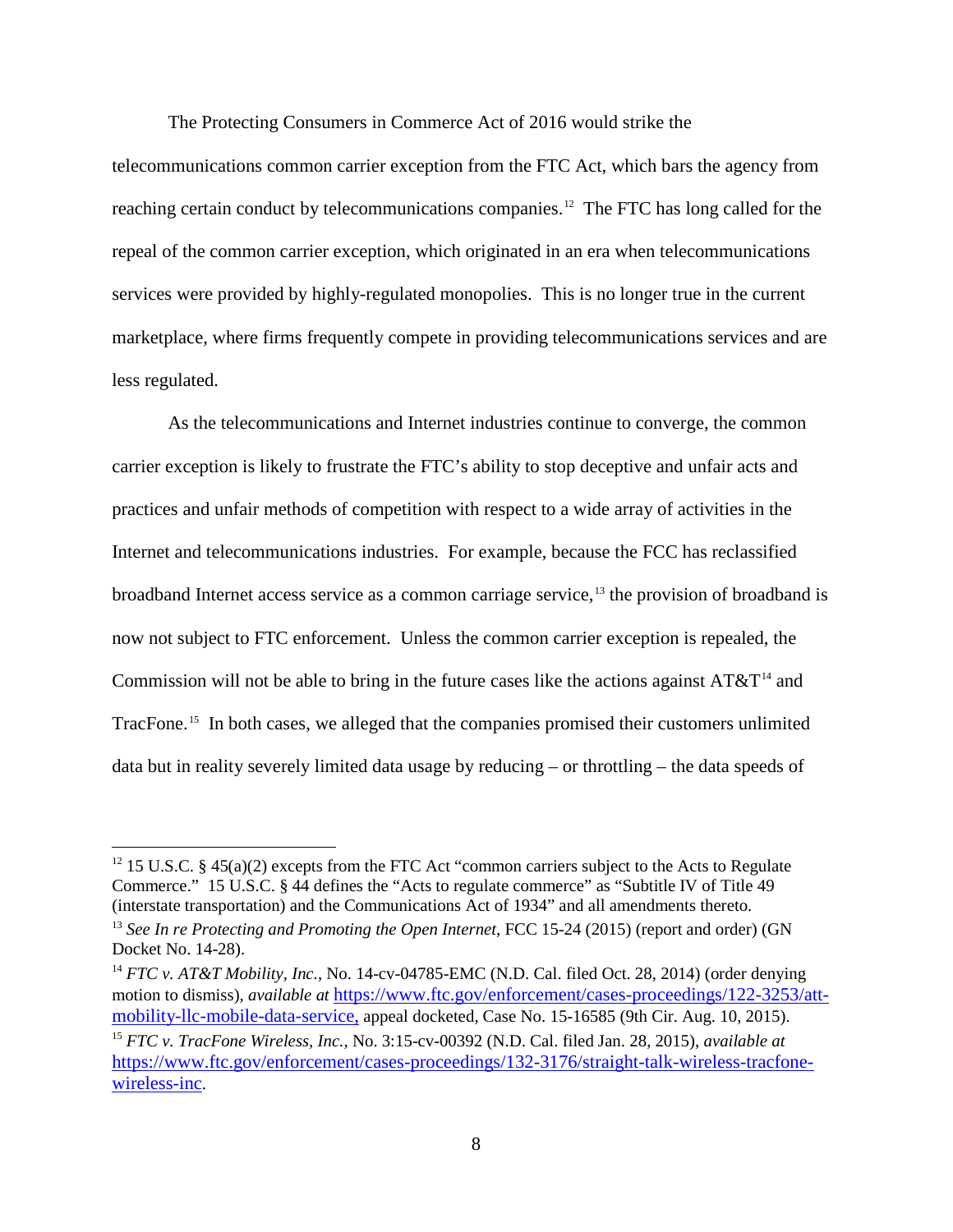high-usage customers to the point that many common mobile phone applications, like web browsing, GPS navigation, and streaming video, became difficult or nearly impossible to use.

This type of basic consumer protection issue falls squarely within the core mission of the FTC. Such matters are emerging with increasing regularity in the telecommunications industry. Yet the common carrier exception may prevent the FTC from protecting consumers from these problems and emerging issues presented by new technologies and the blurring of industries.

Removing the exception from the FTC Act would enable the FTC to bring its extensive law enforcement experience to bear in protecting consumers of common carriage services against unfair and deceptive practices in the same way that it can protect against unfair and deceptive practices for other services. For example, we have a long history of privacy and data security enforcement against a wide range of entities under our jurisdiction that operate in the technology and communications industries – companies like Microsoft, Facebook, Google, HTC, and Twitter, app providers like Snapchat, Fandango, and Credit Karma, and cases involving the Internet of Things, mobile payments, retail tracking, crowdsourcing, and lead generators.

Although the FCC would retain its jurisdiction over common carriers, consumers would benefit from the FTC having shared jurisdiction because the enforcement provisions of the FTC Act provide for consumer redress. Whereas the FCC traditionally has exercised its authority to fine companies for noncompliance, the FTC focuses on putting money back in the pockets of consumers. For example, as part our settlement with TracFone, we returned \$40 million to consumers. And, as part of our case alleging unlawful mobile cramming practices against T-Mobile, which we settled jointly with the FCC and all 50 states, we obtained \$90 million for consumer redress. The FCC obtained \$4.5 million in penalties.<sup>[16](#page-9-0)</sup>

<span id="page-9-0"></span> <sup>16</sup> *See* FTC Press Release, *T-Mobile to Pay At Least \$90 Million, Including Full Consumer Refunds To*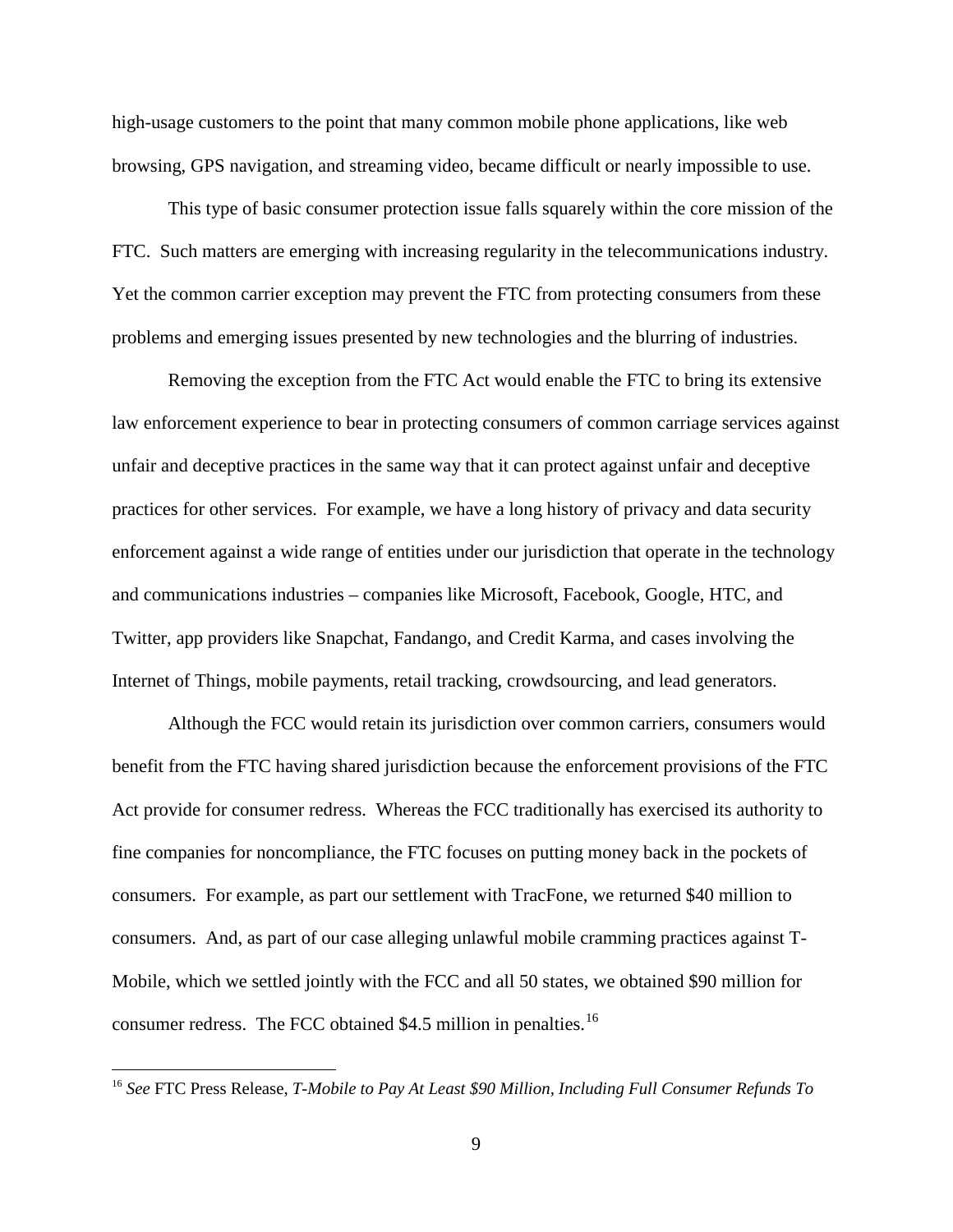The Commission also supports H.R. 5255, which would subject charitable, religious,

educational and other nonprofit organizations to the FTC Act. Currently the FTC's jurisdiction over non-profits is limited.<sup>[17](#page-10-0)</sup> The FTC Act applies to "persons, partnerships, or corporations,"<sup>[18](#page-10-1)</sup> and the Act defines "corporation" as an entity that "is organized to carry on business for its own profit or that of its members."[19](#page-10-2)

We support extension of our jurisdiction to certain non-profit entities. In healthcare

provider markets, where the Commission has long sought to maintain competition, the agency's

inability to reach conduct by various non-profit entities has prevented the Commission from

taking action against potentially anticompetitive behavior of non-profits engaged in business.<sup>20</sup>

These concerns also apply to our consumer protection mission. For example, despite many

publicized data breaches at hospitals and universities, the FTC cannot challenge unfair or

### <span id="page-10-1"></span> $18$  15 U.S.C. § 45(a)(2).

 $\overline{a}$ 

*Settle FTC Mobile Cramming Case*, Dec. 19, 2014, *available at* [https://www.ftc.gov/news-events/press-](https://www.ftc.gov/news-events/press-releases/2014/12/t-mobile-pay-least-90-million-including-full-consumer-refunds)

<span id="page-10-0"></span> $17$  The Commission has jurisdiction over most non-profits in several discrete areas, for example, under certain consumer financial statutes such as the Truth in Lending Act and the Equal Credit Opportunity Act. The Commission also has jurisdiction over non-profit entities for purposes of the Clayton Act, most notably Section 7, which prohibits mergers or acquisitions where "the effect of such acquisition may be substantially to lessen competition, or to tend to create a monopoly." 15 U.S.C. § 18.

<span id="page-10-2"></span><sup>&</sup>lt;sup>19</sup> 15 U.S.C. § 44. Under this framework, the Commission can reach "sham" non-profits, such as shell non-profit corporations that actually operate for profit; for-profit entities falsely claiming to be affiliated with charitable organizations who affirmatively misrepresent that "donations" collected will go to charity; and organizations such as trade associations that engage in activities that provide substantial economic benefit to their for-profit members, for example, by providing advice and other arrangements on insurance and business matters, or engaging in lobbying activities.

<span id="page-10-3"></span> $20$  For example, the Commission generally cannot challenge anticompetitive conduct, such as collusive behavior, by non-profit hospitals. In three past enforcement actions, the Commission alleged that groups of physicians and hospitals had participated in unlawful price-fixing arrangements, but sued only the physicians and a for-profit hospital. *See Piedmont Health Alliance*, 138 F.T.C. 675 (2004) (consent order), *available at* [https://www.ftc.gov/enforcement/cases-proceedings/0210119i/piedmont-health](https://www.ftc.gov/enforcement/cases-proceedings/0210119i/piedmont-health-alliance-inc-et-al-matter)[alliance-inc-et-al-matter;](https://www.ftc.gov/enforcement/cases-proceedings/0210119i/piedmont-health-alliance-inc-et-al-matter) *Tenet Healthcare Corp./Frye Regional Medical Center*, 137 F.T.C. 219 (2004) (consent order), *available at* [https://www.ftc.gov/enforcement/cases-proceedings/0210119h/tenet](https://www.ftc.gov/enforcement/cases-proceedings/0210119h/tenet-healthcare-corporation-frye-regional-medical-center-inc)[healthcare-corporation-frye-regional-medical-center-inc;](https://www.ftc.gov/enforcement/cases-proceedings/0210119h/tenet-healthcare-corporation-frye-regional-medical-center-inc) *Maine Health Alliance*, 136 F.T.C. 616 (2003) (consent order), *available at* [https://www.ftc.gov/enforcement/cases-proceedings/0210017/maine-health](https://www.ftc.gov/enforcement/cases-proceedings/0210017/maine-health-alliance-william-r-diggins-matter)[alliance-william-r-diggins-matter.](https://www.ftc.gov/enforcement/cases-proceedings/0210017/maine-health-alliance-william-r-diggins-matter)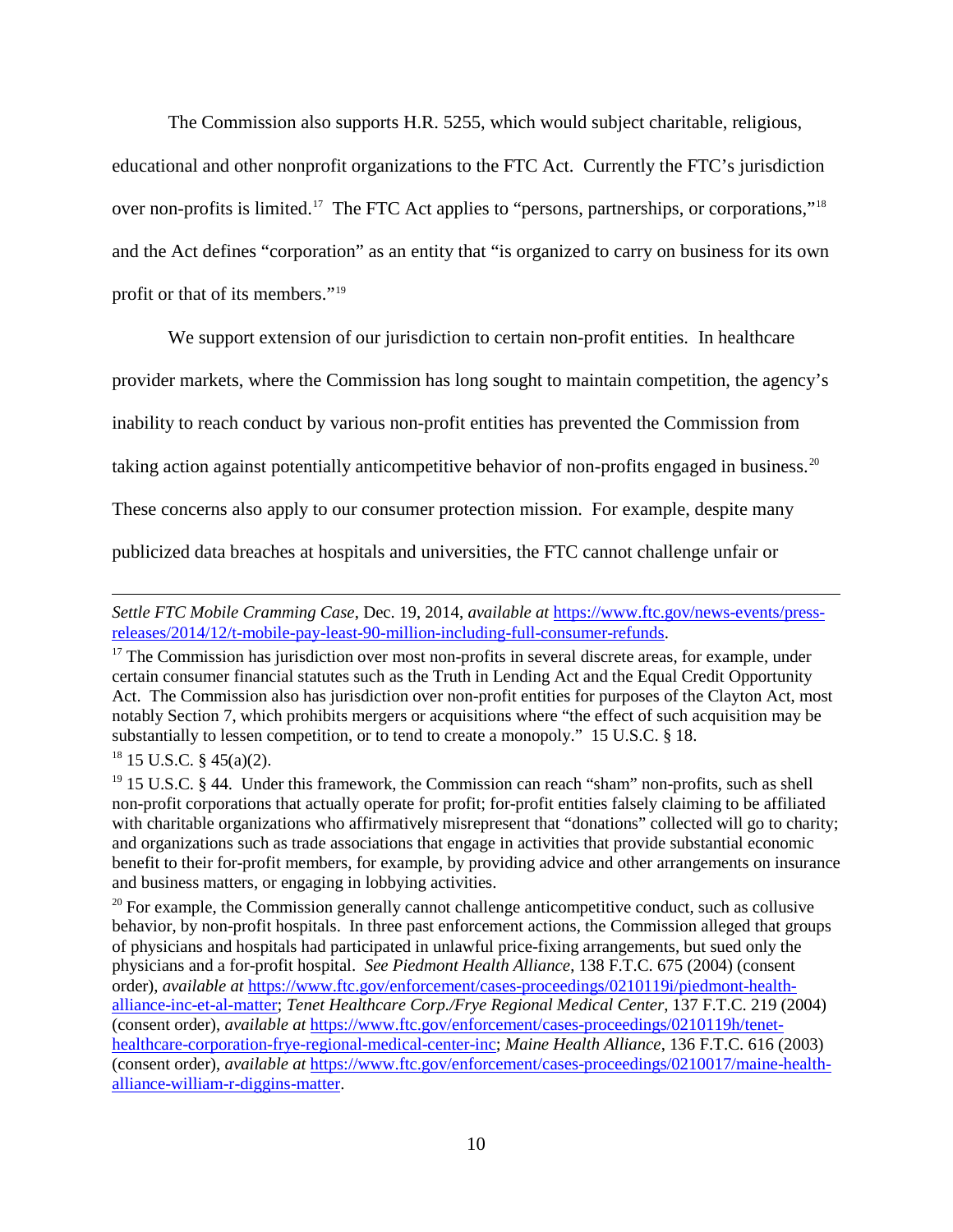deceptive data security or privacy practices of these entities.<sup>21</sup> These breaches have exposed the sensitive data of millions of consumers, yet the Commission cannot act due to the non-profit status of these entities. Further, while the Commission can use Section 5 to reach "sham" non-profits, such as shell non-profit corporations that actually operate for profit<sup>[22](#page-11-1)</sup> and sham charities, [23](#page-11-2) each such investigation requires resource-intensive factfinding to satisfy this standard.

# **C. Bills that Could Facilitate FTC Deliberations and Highlight Important Work**

The Commission supports H.R. 5116, the Freeing Responsible and Effective Exchange Act, as well as portions of H.R. 5098, the FTC Robust Elderly Protections and Organizational Requirements to Track Scams Act. The FTC is committed to providing transparency of its operations, but appreciates the Committee's efforts in H.R. 5116 to give a bipartisan majority of Commissioners another way in which to meet and deliberate. Although these meetings would need to comply with certain conditions that do not apply under the current Sunshine Act, the bill would allow a bipartisan group of at least three Commissioners to close meetings that would otherwise have to be open. Such meetings would enable the Commissioners to confer and advance the work of the agency. As the Committee continues to consider this measure, the Commission asks that it ensure that H.R. 5116 provides a mechanism in addition to, rather than in lieu of, the existing Sunshine Act procedures.

<span id="page-11-0"></span> $21$  A substantial number of reported breaches have involved non-profit universities and health systems. *See* Privacy Rights Clearinghouse Chronology of Data Breaches (listing breaches including breaches at non-profits, educational institutions, and health facilities), *available at* [http://www.privacyrights.org/data](http://www.privacyrights.org/data-breach/new)[breach/new.](http://www.privacyrights.org/data-breach/new)

<span id="page-11-1"></span><sup>22</sup> *See, e.g.*, *FTC v. Ameridebt, Inc.*, 343 F. Supp. 2d 451, 460-62 (D. Md. 2004) (denying motion to dismiss where FTC complaint alleged that purported credit counseling organization incorporated as a non-profit entity was a "de facto for-profit organization"). The history of the FTC's case is available at [https://www.ftc.gov/enforcement/cases-proceedings/0223171/ameridebt-inc.](https://www.ftc.gov/enforcement/cases-proceedings/0223171/ameridebt-inc)

<span id="page-11-2"></span><sup>23</sup> *See, e.g.*, *FTC et al. v. Cancer Fund of America, Inc. et al.*, No. CV15-884 PHX NVW (D. Az. filed May 19, 2015), *available at* [https://www.ftc.gov/enforcement/cases-proceedings/122-3005](https://www.ftc.gov/enforcement/cases-proceedings/122-3005-x150042/cancer-fund-america-inc) [x150042/cancer-fund-america-inc.](https://www.ftc.gov/enforcement/cases-proceedings/122-3005-x150042/cancer-fund-america-inc)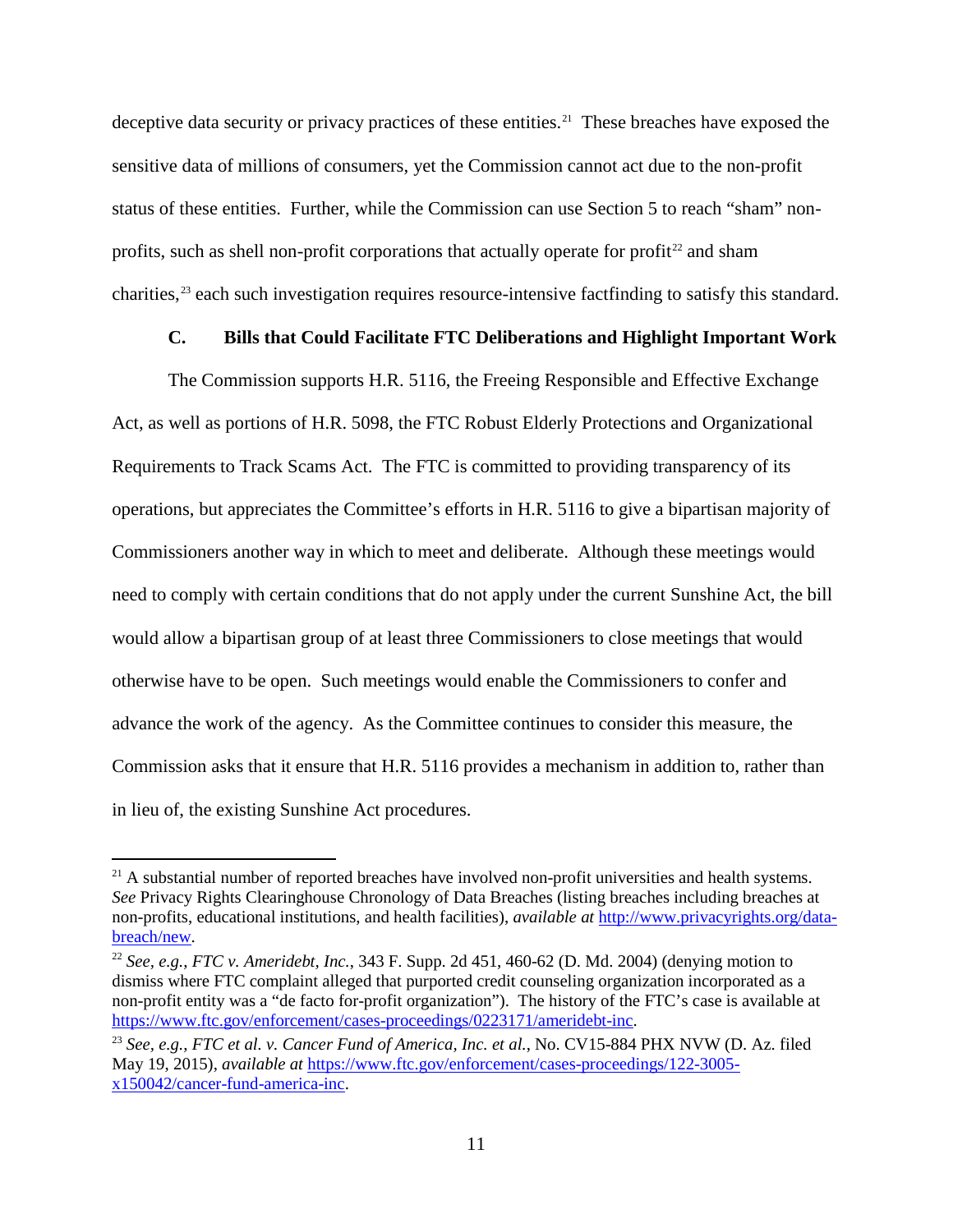The FTC also supports the call in H.R. 5098 for an annual report to Congress on elder fraud, though we would recommend broadening the report to capture all of what the FTC is doing on behalf of seniors. Combatting fraud is a critical component of the FTC's consumer protection mission. Our research shows that older Americans are not necessarily defrauded at higher rates than younger consumers, and that current threats to seniors include a wide array of frauds that affect the American population broadly.<sup>[24](#page-12-0)</sup> However, certain types of scams are more likely to impact older Americans, such as technical support imposter schemes or scams relating to health care. As the population of older Americans grows rapidly, the FTC's efforts to recognize trends that affect them, bring aggressive law enforcement action, and educate seniors become increasingly vital. $^{25}$  $^{25}$  $^{25}$ 

The Commission has taken a multi-faceted approach that encompasses robust law enforcement against scams that both target and impact seniors, strategic policy proposals, and vigorous consumer education and outreach. For example, *Pass It On* is our most recent education effort aimed at people who are  $65$  and older.<sup>[26](#page-12-2)</sup> The *Pass It On* program is specifically designed for seniors so they educate themselves and others about consumer protection issues. Expanding the scope of H.R. 5098 to include *all* of the Commission's efforts in an annual report to Congress would provide a more complete and accurate description of the important work we

<span id="page-12-0"></span> $24$  The FTC's third consumer fraud survey revealed that the overall rate of victimization for consumers 65 and older was significantly lower than for younger consumers. Fed. Trade Comm'n Bureau of Economics Staff Report, *Consumer Fraud in the U.S., 2011*, at 56-59 (Apr. 2013), *available at* [https://www.ftc.gov/reports/consumer-fraud-united-states-2011-third-ftc-survey.](https://www.ftc.gov/reports/consumer-fraud-united-states-2011-third-ftc-survey)

<span id="page-12-1"></span><sup>&</sup>lt;sup>25</sup> In its 2014 report, the U.S. Census Bureau stated that by 2050, it projects the population over 65 to be 83.7 million, nearly double the estimated population of 43.1 million in 2012. By 2030, the U.S. Census Bureau also anticipates that more than 20 percent of U.S. residents will be over the age of 65, compared to 13 percent in 2010 and 9.8 percent in 1970. *See* Jennifer Ortman, Victoria Velkoff, & Howard Hogan, U.S. Department of Commerce, U.S. Census Bureau, An Aging Nation: The Older Population in the United States, at 1-3 (May 2014), *available at* [https://www.census.gov/prod/2014pubs/p25-1140.pdf.](https://www.census.gov/prod/2014pubs/p25-1140.pdf)

<span id="page-12-2"></span><sup>26</sup> *See* [www.ftc.gov/passiton](http://www.ftc.gov/passiton) and [www.ftc.gov/pasalo.](http://www.ftc.gov/pasalo)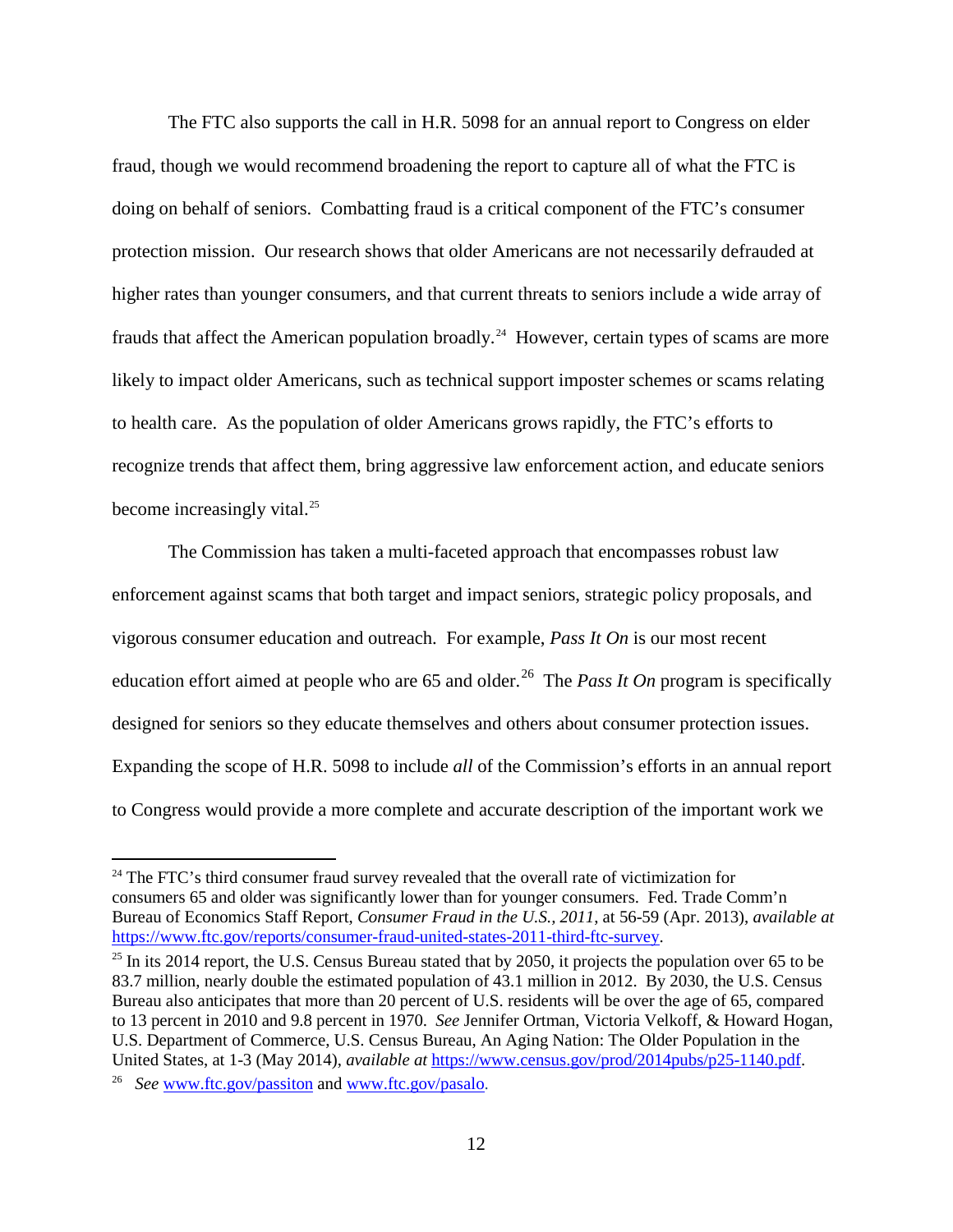do in this area. FTC staff would be happy to provide technical assistance to the Subcommittee to modify the bill to do this.

#### **D. FTC Process Reform Measures**

The FTC recognizes and supports the goals of the remaining bills: the avoidance of undue burdens on business; transparency of agency operations and its application of the law; and assurance that agency actions are based on sound analysis and evidence. In fact, the agency already has a variety of processes in place to advance these important values. We are concerned, however, that the measures could have the unintended effect of impairing protection of consumers and competition.

### 1. *Avoiding Undue Burdens on Businesses*

We share the Subcommittee's goal of avoiding undue burdens on businesses. An important part of the FTC's mission is to protect consumers without impeding legitimate business activity. The importance of this mandate is heightened by the potential for new technology to transform markets. Two of the bills under consideration – H.R.5093, the Technological Innovation through Modernizing Enforcement Act, and H.R. 5097, the Start Taking Action on Lingering Liabilities Act – seek to address this. However, the Commission already has procedures in place to address these concerns in a flexible manner that still allows the Commission to protect consumers effectively.

H.R. 5093, the Technological Innovation through Modernizing Enforcement Act, for example, would place an eight-year time limit on most administrative consent orders, in an attempt to make sure they do not impair technological innovation. It would apply to both the FTC's consumer protection and competition cases, and would allow for only limited exceptions

13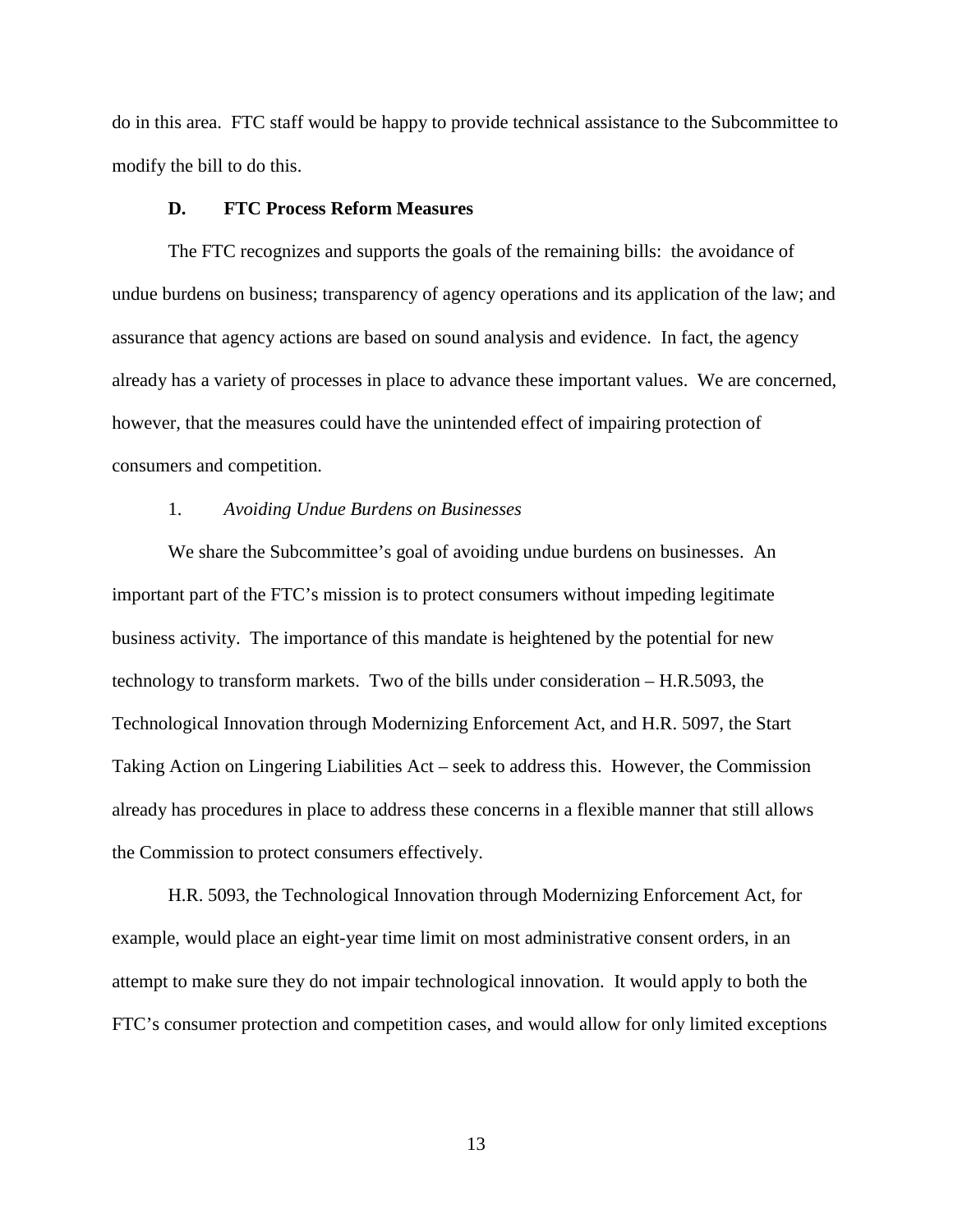for consent orders "relate[d] to alleged fraud."[27](#page-14-0) The legislation would prevent the Commission from entering longer consent orders when necessary and appropriate to protect competition and consumers from acts and practices that violate laws enforced by the FTC. [28](#page-14-1) It also would remove the flexibility the Commission currently has to modify or terminate any consent order when appropriate, which may also harm companies currently under order.

Existing law, rules, and practices already provide flexibility for the Commission to enter into, and modify or terminate, consent orders. Commission administrative consent orders generally sunset after 20 years. [29](#page-14-2) The Commission can and has agreed to shorter terms for specific provisions within orders, when appropriate.<sup>30</sup> And, under Section 5(b) of the FTC Act, parties can seek modification of consent orders at any time upon a satisfactory showing of changed conditions of law or fact that warrant changing the order.<sup>31</sup> Under the bill, however,

<span id="page-14-0"></span> $27$  Even for consent orders "relate[d] to alleged fraud," the bill would restrict the Commission from entering into a consent order lasting longer than eight years unless the Commission first considers: (1) the impact of technological progress on the continuing relevance of an order, and (2) whether, as of the date the order is entered, there is reason to believe that the entity would resume the prohibited conduct eight years later.

<span id="page-14-1"></span><sup>&</sup>lt;sup>28</sup> The proposed language also would create a significant disparity between permanent injunctions issued by federal courts pursuant to Section 13(b) of the FTC Act and the Commission's administrative consent orders.

<span id="page-14-2"></span><sup>29</sup> *See* 60 Fed. Reg. 42569 (Aug. 16, 1995). The Commission concluded that administrative orders ordinarily fulfill their remedial purposes within 20 years, and therefore they should ordinarily terminate after 20 years.

<span id="page-14-3"></span> $30$  For example, in its data security cases against Twitter and Dave & Buster's, the Commission required the companies to obtain biannual security assessments, but only for 10 years, not the full 20 year duration of the orders. *See Twitter, Inc.*, No. C-4316 (Mar. 11, 2011), *available at* 

[https://www.ftc.gov/enforcement/cases-proceedings/092-3093/twitter-inc-corporation;](https://www.ftc.gov/enforcement/cases-proceedings/092-3093/twitter-inc-corporation) *Dave & Buster's, Inc.*, No. C-4291 (June 8, 2010), *available at* [https://www.ftc.gov/enforcement/cases-proceedings/082-](https://www.ftc.gov/enforcement/cases-proceedings/082-3153/dave-busters-incin-matter) [3153/dave-busters-incin-matter.](https://www.ftc.gov/enforcement/cases-proceedings/082-3153/dave-busters-incin-matter) The FTC also often shortens certain order provisions, such as those that require recordkeeping and reporting, to periods significantly less than 20 years. Similarly, the key provisions in Commission orders requiring divestitures to remedy the likely effects of an anticompetitive merger are executed quickly, often within ten days. Where the respondent has additional obligations to provide services in aid of the buyer, these provisions last only as long as is necessary to ensure the buyer is able to compete effectively on its own – usually no longer than three years.

<span id="page-14-4"></span><sup>31</sup> *E.g.*, *Nine West Group, Inc.*, 145 F.T.C. 351 (2008), *available at* <https://www.ftc.gov/sites/default/files/documents/cases/2008/05/080506order.pdf> (2008) (modifying a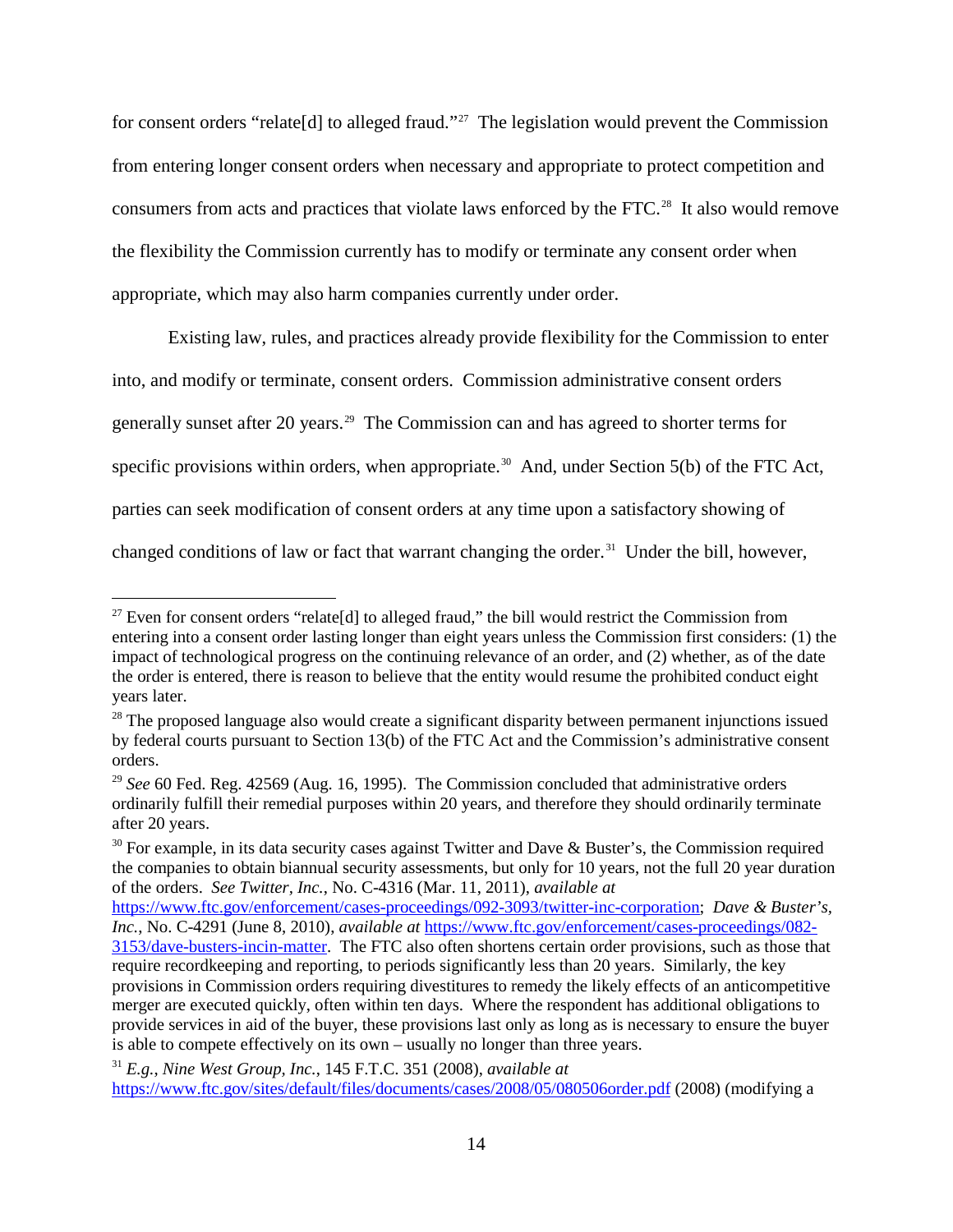parties can seek only to terminate an order, and can do so only for certain orders, and only after the orders have been in place for five years.

The Commission's past work demonstrates the frequent need to protect consumers through consent orders that go beyond an eight-year timeframe. The FTC has brought at least 10 district court enforcement actions for violations of consent orders that were over 15 years old and that involved serious, recurring violations. [32](#page-15-0) For example, the Commission enforced its order against Dahlberg, Inc. in 1995 alleging violations of the 1976 order based on false and unsubstantiated claims for its Miracle-Ear "Clarifier," a "noise-suppression" hearing aid.<sup>[33](#page-15-1)</sup>

H.R. 5097, the Start Taking Action on Lingering Liabilities Act, would automatically terminate investigations if the Commission does not send the company being investigated a "verifiable" written communication every six months, or vote to continue the investigation. Like H.R. 5093, it is intended to relieve businesses of a burden – uncertainty about whether an FTC investigation is still open – but may impede the Commission's ability to protect consumers without adding corresponding benefits. In particular, Commission rules already incentivize staff to engage in ongoing communications with entities subject to an investigation. If a company subject to an access letter, Commission compulsory process, or a demand to preserve material

 $\overline{a}$ 

<span id="page-15-0"></span><sup>32</sup> *See, e.g.*, *United States v. KB Home*, No. 91-0872 WQH (POR) (S.D. Cal Modified Consent Decree filed Aug. 3, 2005), *available at* [https://www.ftc.gov/enforcement/cases-proceedings/united-states](https://www.ftc.gov/enforcement/cases-proceedings/united-states-america-plaintiff-v-kb-home-previously-kaufman-broad-inc)[america-plaintiff-v-kb-home-previously-kaufman-broad-inc](https://www.ftc.gov/enforcement/cases-proceedings/united-states-america-plaintiff-v-kb-home-previously-kaufman-broad-inc) (alleging violations of an order issued in 1979 by including arbitration clauses in warranties that were binding upon the consumer); *United States v. General Nutrition, Inc*., No. 94-0686 (W.D. Pa. Consent Decree May 20, 1994), *available at* [https://www.ftc.gov/enforcement/cases-proceedings/general-nutrition-corporation-also-trading-natural](https://www.ftc.gov/enforcement/cases-proceedings/general-nutrition-corporation-also-trading-natural-sales-company-david)[sales-company-david](https://www.ftc.gov/enforcement/cases-proceedings/general-nutrition-corporation-also-trading-natural-sales-company-david) (alleging violations of orders issued in 1969 and 1989 by misrepresenting the efficacy of dietary supplements).

<sup>2000</sup> consent order concerning resale price maintenance); *Beneficial Corp.*, 108 F.T.C. 168 (1986) (modifying a 1979 consent order concerning advertising of tax preparation services); *Kroger Co.*, 113 F.T.C. 772 (1990) (modifying a 1977 consent order concerning unavailability of food products).

<span id="page-15-1"></span><sup>33</sup> *United States v. Dahlberg, Inc*., No. 4-94-CV-165 (D. Minn. Consent Decree filed Nov. 21, 1995), *available at* [https://www.ftc.gov/news-events/press-releases/1995/11/ftc-settles-false-advertising-charges](https://www.ftc.gov/news-events/press-releases/1995/11/ftc-settles-false-advertising-charges-against-maker-miracle-ear)[against-maker-miracle-ear.](https://www.ftc.gov/news-events/press-releases/1995/11/ftc-settles-false-advertising-charges-against-maker-miracle-ear)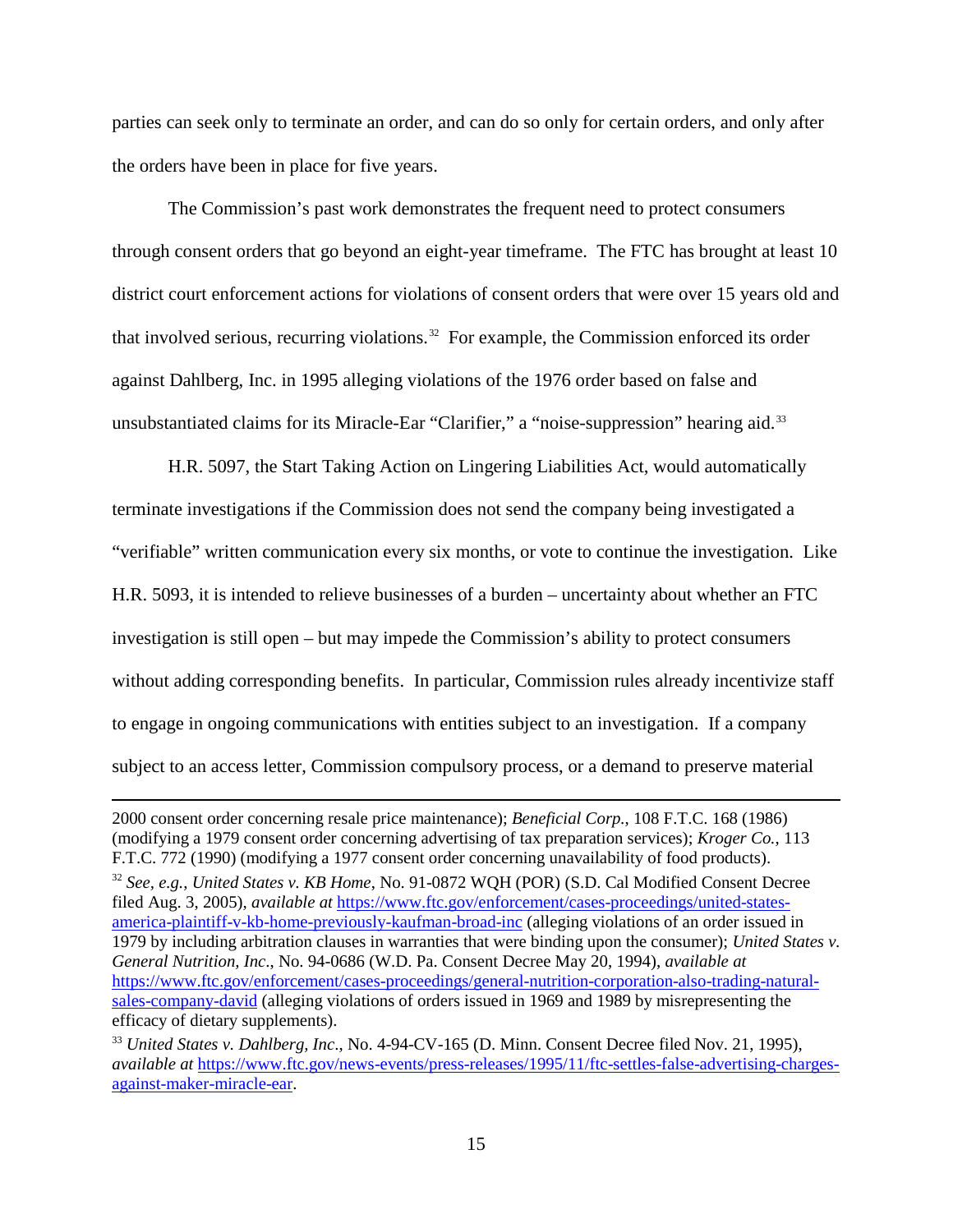does not receive a written communication from FTC staff within twelve months, the company's duty to preserve the material expires.<sup>34</sup> And, while agency staff strives to maintain ongoing communications with entities under investigation, H.R. 5097 could result in the automatic termination of important investigations due to lost mail or a procedural oversight.

#### 2. *Providing Enforcement and Operational Transparency*

The Commission, like the Subcommittee, believes in the critical importance of transparency. However, H.R. 5109, H.R. 5118, and portions of H.R. 5098 may have unintended adverse effects and could also undermine the FTC's ability to perform its mission efficiently, effectively, and fairly.

H.R. 5109, the Clarifying Legality and Enforcement Action Reasoning Act, would require the FTC to publish an annual report to Congress on its consumer protection investigations, describing both those that result in agency action as well as those that are closed. All Commission investigations that result in agency action are already made public through press releases, which summarize each action and provide links to additional information. It would further require a report describing these actions. For companies against whom the FTC did not take formal action, the Commission would have to report the legal basis for closing the investigation and the industry sector in which the company under investigation operated. Such a requirement would risk harming the reputation of these companies. Entities investigated by the FTC often do not want investigations disclosed due to a concern that it would affect their reputations and possibly invite follow-on litigation. Although the intent of H.R. 5109 is not to reveal the identity of the person being investigated, the requirement that the Commission provide

<span id="page-16-0"></span> <sup>34</sup> 16 C.F.R. § 2.14.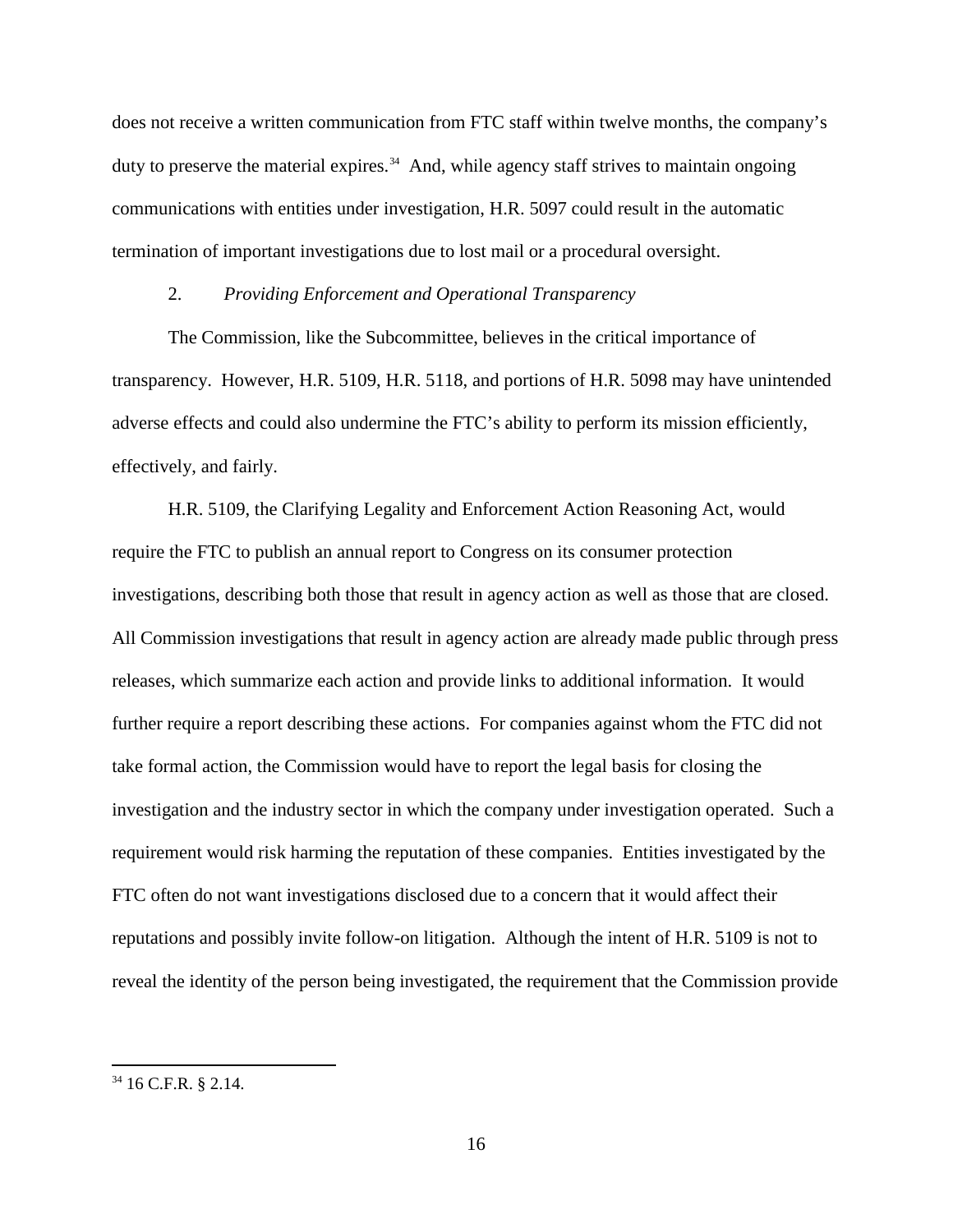its legal analysis and specify the industry sector in each matter would, in many instances, make it easy to identify the company.

The Commission understands the value of explaining its views and analysis to guide businesses in their practices, and already does this in many different ways. The FTC communicates what it believes to be unfair or deceptive acts or practices through published opinions or statements in litigated or settled cases; press releases; annual reports; meetings with outside parties; outreach to business groups and trade associations; testimony to Congress; a website devoted to business education; and formal and informal guidance, including events throughout the country and online materials such as business blogs. In addition, whenever staff closes a matter, it considers whether to publish a closing letter as a means of providing industry additional guidance.

Also concerning is the amount of work that producing the case summaries called for in the bill would entail, and the significant opportunity costs of doing this. Last year, for example, the Commission closed over 250 investigations, many of them without formal action. A substantial number of these matters were closed for fact-specific reasons – including trade secrets or other confidential business information that the FTC may be barred by statute from disclosing<sup>[35](#page-17-0)</sup> – and an explication of these cases would shed little light on how the Commission might apply the law in other circumstances.

Similarly, in addition to requiring a report on fraud targeted at seniors, H.R. 5098, the FTC Robust Elderly Protections and Organizational Requirements to Track Scams Act, would require an annual report to Congress on its plans for the upcoming year. We are happy to

<span id="page-17-0"></span><sup>&</sup>lt;sup>35</sup> The FTC may not publicly disclose trade secrets, commercial or financial information, or any other information or materials submitted pursuant to or in lieu of compulsory process that the respondent marks as confidential. 15 U.S.C. § 46(f), 57b-2.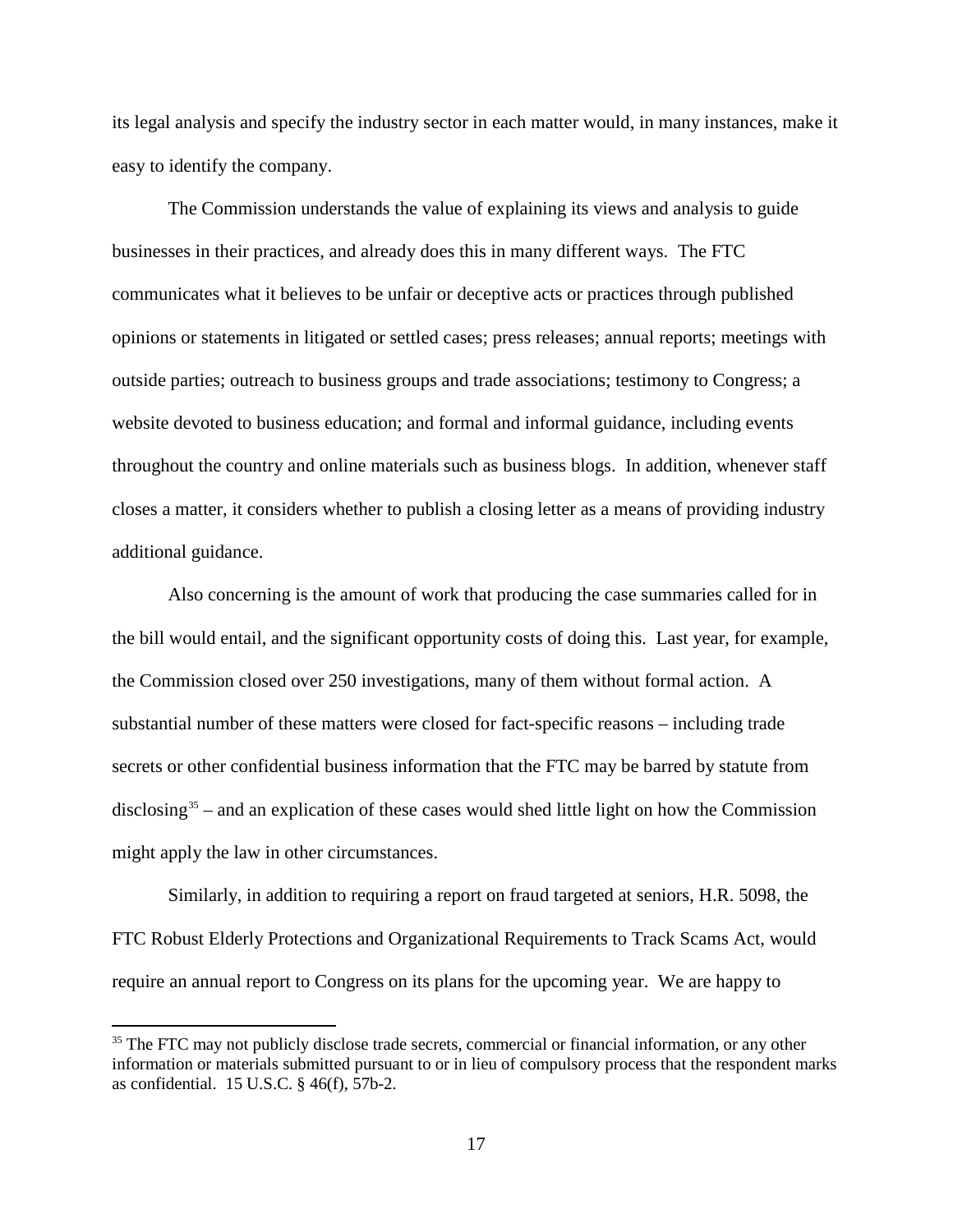continue to keep the Subcommittee apprised of Commission activities, but are concerned that requiring additional reporting of the agency's plans would impair the FTC's ability to respond to emergent issues, or would not produce helpful additional information. The Commission already reports considerable information about its plans and operations. [36](#page-18-0) For example, pursuant to the Government Performance and Results Act of 1993 and the GPRA Modernization Act of 2010, the FTC already publishes a Strategic Plan at the beginning of each new term of an Administration. The Strategic Plan provides a road map of objectives, strategies, and performance goals that will guide the agency's work. [37](#page-18-1) Every year, the Commission also publishes and submits to Congress as part of its Congressional Budget Justification accompanying the President's budget request, an Annual Performance Plan for the current and following fiscal years, along with an Annual Performance Report for the preceding fiscal year.<sup>[38](#page-18-2)</sup> In addition, every spring the Chairwoman issues an Annual Highlights Report that briefly describes FTC programs and accomplishments in its missions of protecting consumers and promoting competition.<sup>[39](#page-18-3)</sup> The Commission also provides information to the public about its comprehensive rule review program and any other regulatory activity by publishing a ten-year rule review schedule every year, and a regulatory agenda semi-annually.<sup>[40](#page-18-4)</sup>

<span id="page-18-0"></span> <sup>36</sup> *See generally* [https://www.ftc.gov/about-ftc/performance.](https://www.ftc.gov/about-ftc/performance)

<span id="page-18-1"></span><sup>37</sup> *See, e.g.*, FTC, Strategic Plan for Fiscal Years 2014 to 2018, *available at* 

<span id="page-18-2"></span>[https://www.ftc.gov/reports/2014-2018-strategic-plan.](https://www.ftc.gov/reports/2014-2018-strategic-plan) 38 *See, e.g.*, FY 2016-2017 Performance Plan and FY 2015 Performance Report, *available at* [https://www.ftc.gov/reports/fy-2016-2017-performance-plan-fy-2015-performance-report-0.](https://www.ftc.gov/reports/fy-2016-2017-performance-plan-fy-2015-performance-report-0)

<span id="page-18-3"></span><sup>39</sup> *See, e.g.*, *FTC Annual Highlights 2015*, *available at* [https://www.ftc.gov/reports/annual-highlights-](https://www.ftc.gov/reports/annual-highlights-2015)[2015.](https://www.ftc.gov/reports/annual-highlights-2015)

<span id="page-18-4"></span><sup>40</sup> *See, e.g.*, 16 CFR Part 1: Notice of Intent to Request Public Comments Concerning the Federal Trade Commission's Modified Ten-Year Regulatory Review Schedule (Feb. 16, 2016), *available at* [https://www.ftc.gov/policy/federal-register-notices/16-cfr-part-1-notice-intent-request-public-comments](https://www.ftc.gov/policy/federal-register-notices/16-cfr-part-1-notice-intent-request-public-comments-concerning-0)[concerning-0.](https://www.ftc.gov/policy/federal-register-notices/16-cfr-part-1-notice-intent-request-public-comments-concerning-0) The FTC reviews its rules and industry guides on a 10-year schedule to ensure they stay relevant and are not overly burdensome. The review schedule is published each year, with adjustments in response to public input, changes in the marketplace, and resource demands. Also, in accordance with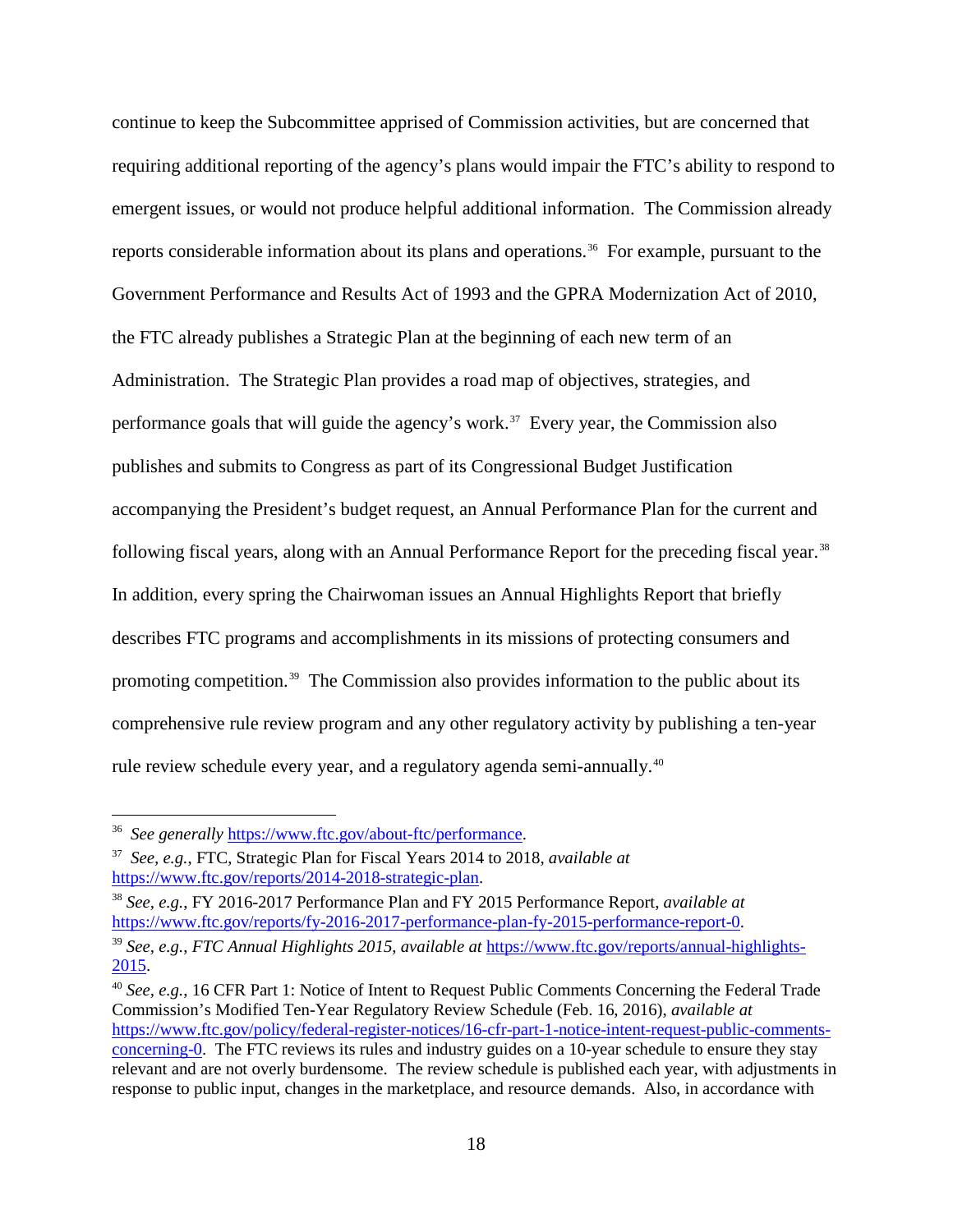And, to get the word out about its workshops, conferences, and studies, the FTC uses numerous channels, including its website, press releases, social media, email lists, and partners, among others. In 2015, for example, the FTC added over 64,000 email subscribers to its notifications, bringing the total number of email subscribers to almost 250,000 recipients.

Another bill, H.R. 5118, the Solidifying Habitual and Institutional Explanations of Liability and Defenses Act, provides that the FTC may not base an enforcement action solely on the acts or practices that are alleged to be inconsistent with guidance or similar statements, but that a company may use compliance with guidance as evidence of compliance with the law. The Commission's existing Rule on the Application of Guides in Preventing Unlawful Practices makes it clear that Commission guides are only an administrative interpretation of the law designed to assist businesses in complying.<sup>[41](#page-19-0)</sup> The Commission will take action against an entity engaging in conduct that does not comply with the guide only if it has reason to believe that the specific conduct at issue violates the law itself. Under the FTC's Rule 1.3 on requesting advisory opinions, the Commission will not proceed against a party that has received guidance with respect to any action taken in good faith reliance on the Commission's advice. The bill, however, makes compliance with guidance constitute compliance with the law itself – thus substituting the guidance for the law and precluding the Commission from considering the law's

 $\overline{a}$ 

section 22(d) of the FTC Act (15 U.S.C. § 57b-3) and in keeping with the goals of sections 4(b)-(c) of Executive Order 12,866, the FTC publishes a semi-annual regulatory agenda that identifies and describes its plans for the upcoming year's rulemaking activities, including identifying any forthcoming proposed or final rules that are likely to have a significant economic impact on small entities, as well as an annual regulatory plan that describes the most important significant regulatory and deregulatory actions that the agency reasonably expects to issue in proposed or final form during the upcoming year. *See, e.g.*, FTC, Semiannual Regulatory Agenda (Nov. 19, 2015), *available at*  [https://resources.regulations.gov/public/ContentViewer?objectId=0900006481d7136e&disposition=attach](https://resources.regulations.gov/public/ContentViewer?objectId=0900006481d7136e&disposition=attachment&contentType=pdf) [ment&contentType=pdf;](https://resources.regulations.gov/public/ContentViewer?objectId=0900006481d7136e&disposition=attachment&contentType=pdf) Regulatory Information Service Center, Introduction to the Unified Agenda of Federal Regulatory and Deregulatory Actions, 80 Fed. Reg. 77710, 77903-11 (Dec. 15, 2015).

<span id="page-19-0"></span><sup>41</sup> *See* 16 C.F.R. Part 17.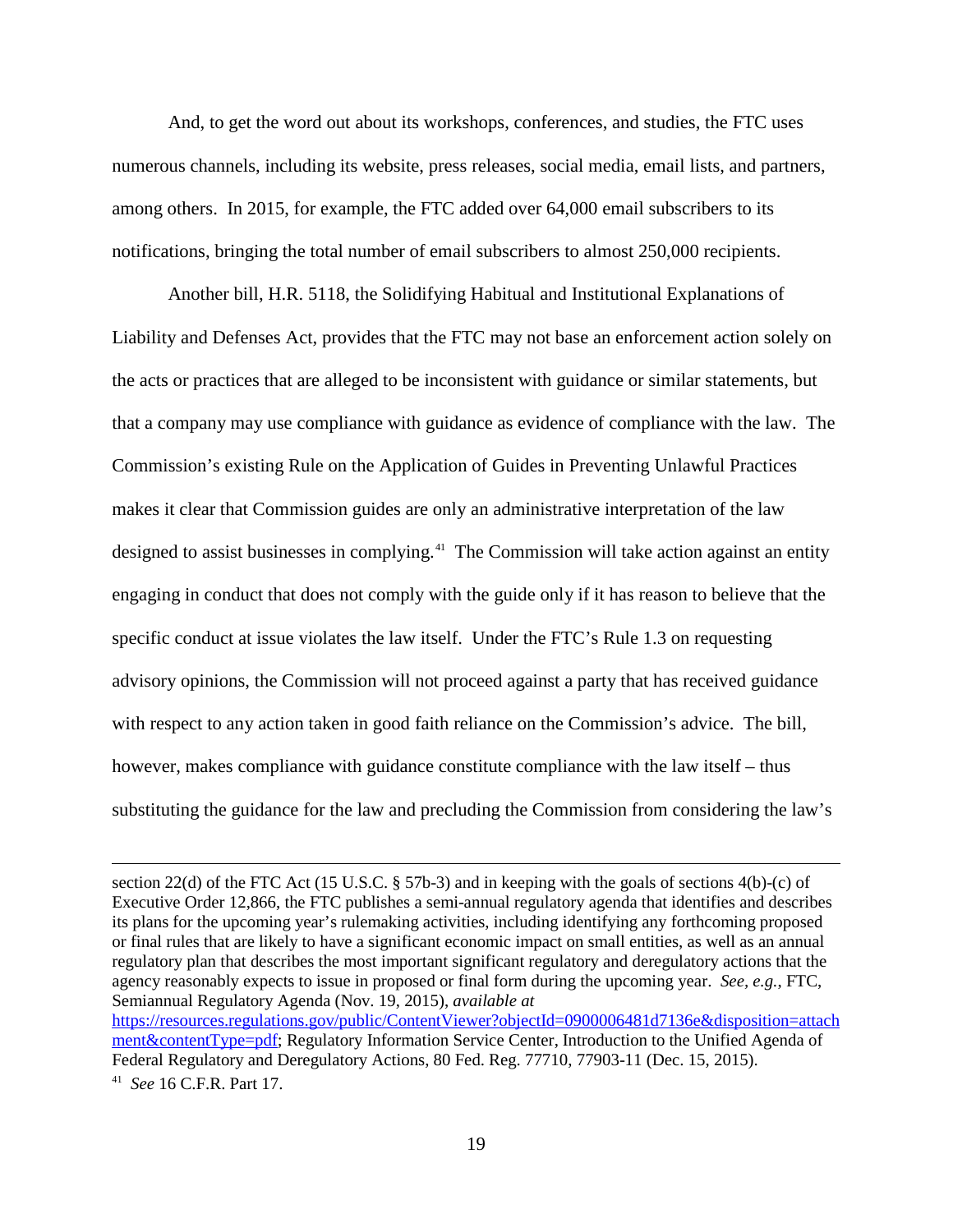applicability to the specific facts and circumstances of the case. If guidance were to automatically become a safe harbor, this might chill the Commission's efforts to provide many types of guidance to businesses, which have been highly effective. In 2015 alone, the agency hosted 20 workshops on competition and consumer protection topics; issued 15 reports; published 40 blog posts on competition topics and 143 consumer protection blog posts for business people and attorneys; and added thousands of new email and social media followers.<sup>42</sup> Almost 50,000 people subscribe to the Commission's business blog. And last year, consumers and business people ordered more than 17 million copies of the FTC's print publications and viewed 48.4 million pages of FTC information online. This guidance benefits both consumers and businesses by facilitating and thus increasing compliance with the law.

### 3. *Ensuring Agency Actions Are Based on Sound Analysis and Evidence*

Finally, like the Subcommittee, the FTC believes in the importance of having sound legal and economic bases for its actions. However, the Commission is concerned that H.R. 5136, the Revealing Economic Conclusions for Suggestions Act, and H.R. 5115, the Statement on Unfairness Reinforcement and Emphasis Act, may have the unintended consequence of impairing the Commission's ability to stop harmful practices and provide meaningful recommendations.

H.R. 5136 would require that, before the Commission could make a recommendation for legislative or regulatory action, the Bureau of Economics ("BE") must provide an economic analysis of the costs and benefits of such actions, as well as the ability of private markets or other public institutions to address the issue in the absence of such action. Under the Commission's

<span id="page-20-0"></span> <sup>42</sup> *See generally* Annual Highlights 2015, *available at* [https://www.ftc.gov/reports/annual-highlights-](https://www.ftc.gov/reports/annual-highlights-2015)[2015.](https://www.ftc.gov/reports/annual-highlights-2015)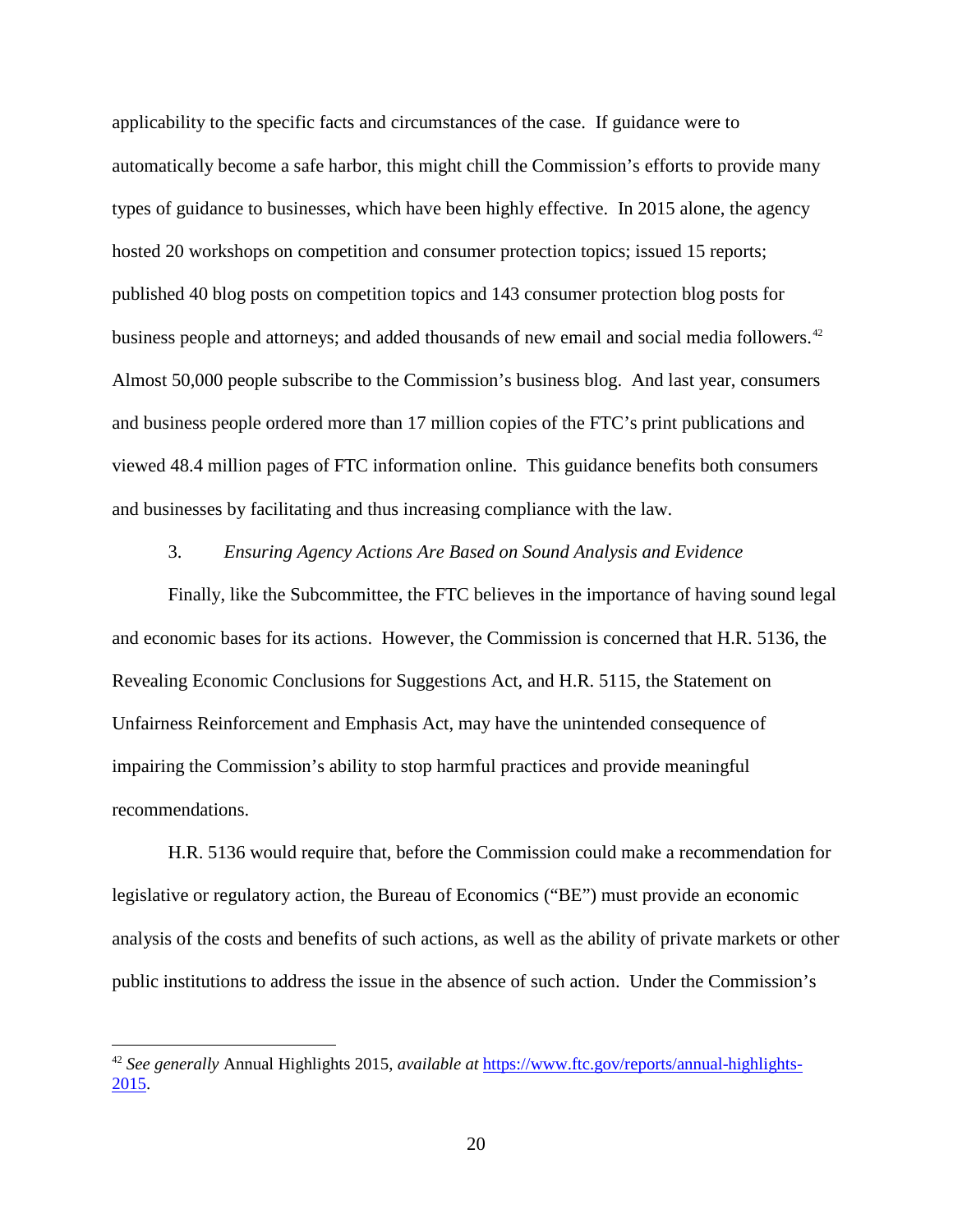current structure and practice, BE is integrally involved in almost everything the Commission does, providing Commission and staff with thorough, objective, and independent analyses. The FTC's comments on regulation and legislation, as well as its other activities, already are informed by BE's work. However, the type of comprehensive economic analysis imposed by the bill would both exceed BE's resources and require an economic analysis of factors well beyond competition and consumer protection.

By barring issuance of recommendations without such an analysis, the bill could prevent the FTC from providing: recommendations to Congress; comments on other agencies' proposals; suggestions for industry self-regulation; responses to state law makers seeking guidance on the competitive effects of proposed state bills; assistance to foreign governments seeking help in drafting competition and consumer protection laws; and aid in the development of best practice standards in multinational bodies, including those aimed at ensuring due process in antitrust cases. These are matters on which the agency may have expertise to contribute but is neither responsible for the ultimate decision nor necessarily expert as to the entire issue.

Also with the apparent goal of ensuring a sound basis for agency actions, H.R. 5115 would codify portions of the Commission's Unfairness Statement<sup>[43](#page-21-0)</sup> into Section 5 of the FTC Act to ensure that FTC enforcement actions address only "substantial harm." The Unfairness Statement has helped focus the Commission's actions, and Congress's previous codification of the statement's principles in Section  $5(n)$  has been useful. However, we are concerned that attempting to codify selected portions of the Statement might create obstacles to bringing important law enforcement actions. For example, it might undermine the Commission's efforts

<span id="page-21-0"></span> <sup>43</sup> *FTC Policy Statement on Unfairness*, appended to *International Harvester Co.*, 104 F.T.C. 949, 1070 (1984), *available at* [https://www.ftc.gov/public-statements/1980/12/ftc-policy-statement-unfairness.](https://www.ftc.gov/public-statements/1980/12/ftc-policy-statement-unfairness)